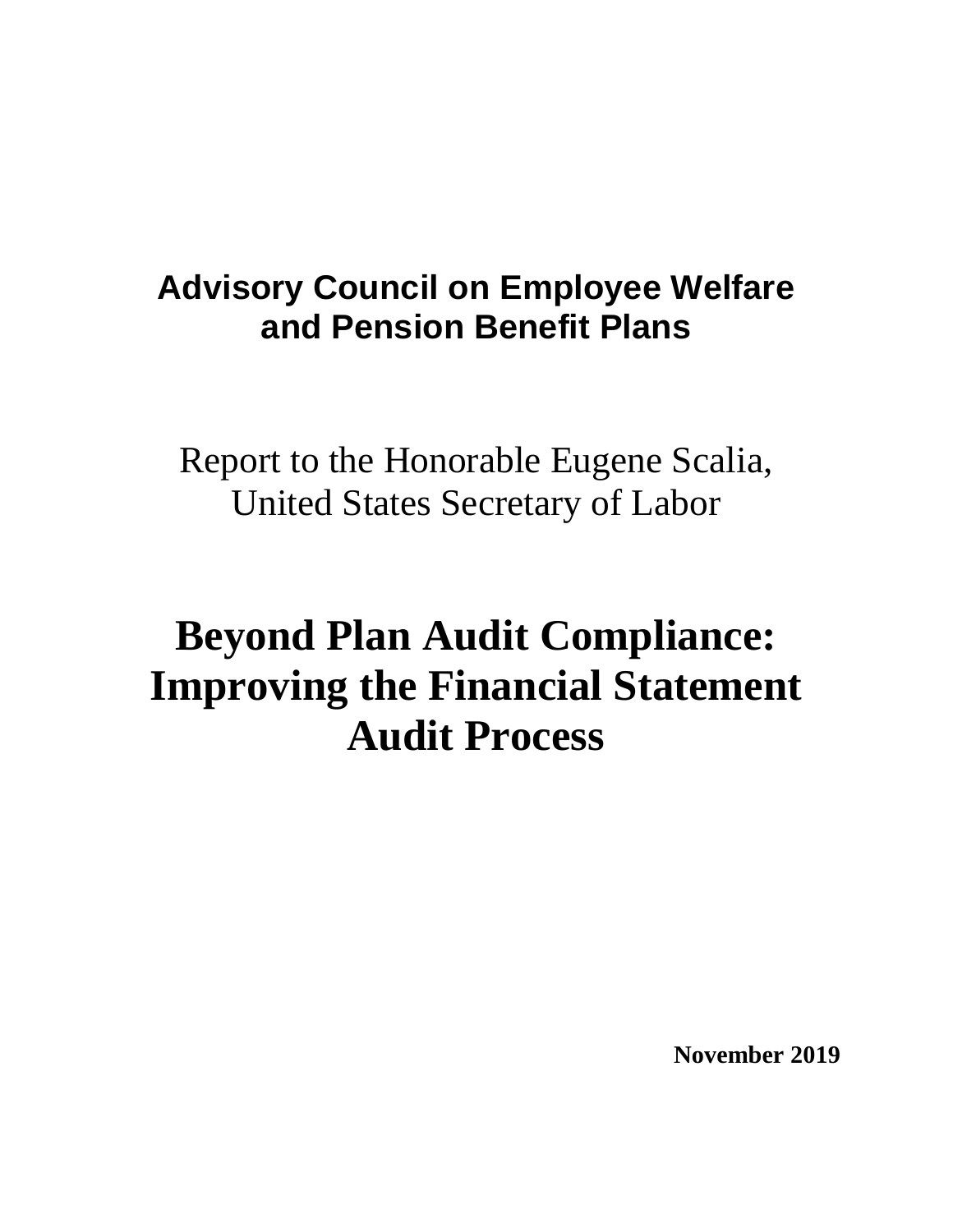#### **NOTICE**

This report was produced by the Advisory Council on Employee Welfare and Pension Benefit Plans, usually referred to as the ERISA Advisory Council (the "Council"). The Council was established under Section 512 of the Employee Retirement Income Security Act of 1974, as amended ("ERISA") to advise the Secretary of Labor on matters related to welfare and pension benefit plans. This report examines the role of the plan administrator in the financial statement audit process prescribed under Section 103 of ERISA to determine whether, through the provision of additional educational tools or guidance, improvements in the accuracy of financial statements and other indirect benefits – such as, enhancements in the safety of plan assets or in the operational compliance of the plan with its governing documents and applicable laws – could be achieved.

The contents of this report do not represent the position of the Department of Labor (the "Department").

#### **LIST OF COUNCIL MEMBERS**

Srinivas D. Reddy, Council Chair

David J. Kritz, Council Vice Chair

Douglas L. Greenfield, Issue Chair

Bridget O'Connor, Issue Vice Chair

Julie A Curtis, Drafting Team Member

William B. Johnsen, Drafting Team Member

Robert A. Lavenberg, Drafting Team Member

Marcy L. Supovitz, Drafting Team Member

David M. Blanchett

Jason K. Bortz

Glenn E. Butash

Linda M. Kerschner

Tearyn J. Loving

Colleen E. Medill

Andrea T. Sellars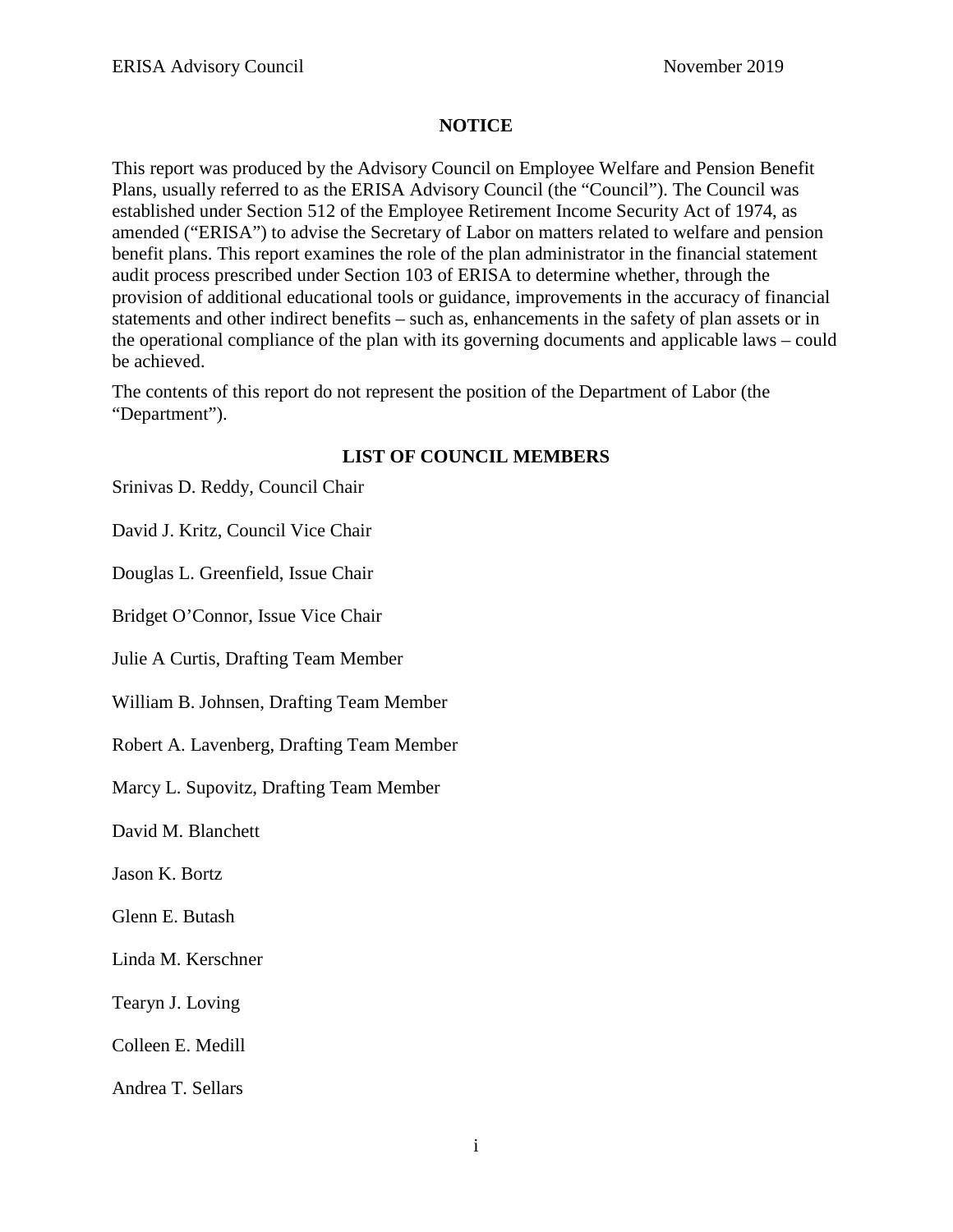#### **ABSTRACT**

The 2019 ERISA Advisory Council examined the regulations and guidance implementing the independent qualified public accountant annual examination of financial statement requirements under Section 103 of ERISA to determine whether changes could enhance the safety of plan assets, the effectiveness of the plan's design, the efficiency of the plan's operations, and the compliance of the plan with ERISA, the Code, and other applicable laws. In particular, the Council focused its inquiry on the effectiveness of the current regulatory environment in terms of the promotion of legal compliance and the safeguarding of plan assets, and then sought out ways in which that environment might be improved.

Based upon testimony received during public hearings, supplemented by submissions of written material from the Department and interested stakeholders, the Council developed a recommendation for updating sub-regulatory guidance for plan administrators and plan service providers to improve their understanding of the value of the financial statement audits mandated under Section 103 of ERISA. Specifically, the Council recommends that the Department further develop its plan administrator education program to provide more information and better tools to help plan administrators more knowledgeably and more prudently participate in the financial statement audit process.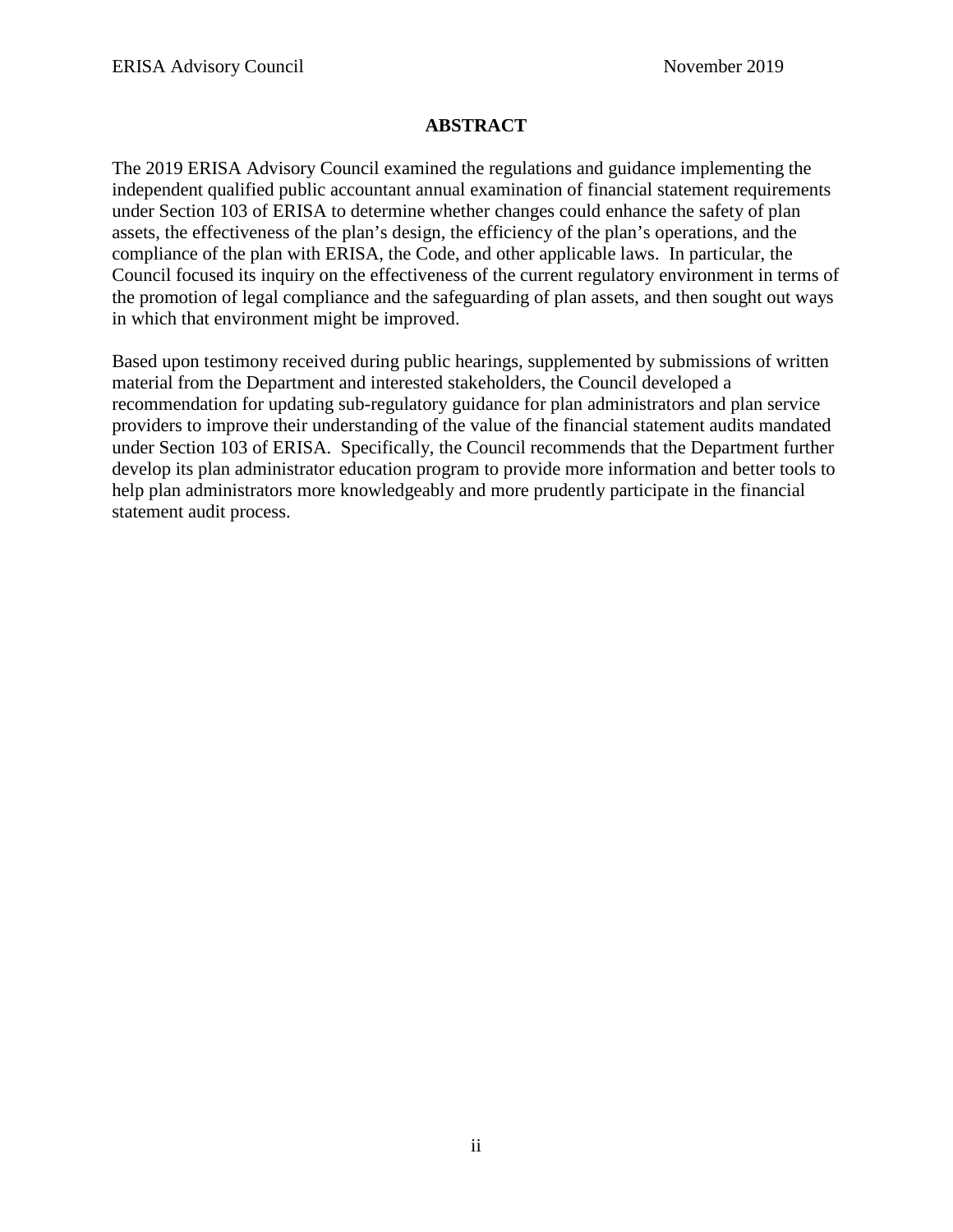#### **ACKNOWLEDGEMENT**S

The Council recognizes the following individuals and organizations who contributed to the Council's deliberations and final report. Notwithstanding their contributions, any errors in the report rest with the Council alone.

| Nevin E. Adams        | <b>American Retirement Association</b>                                                                                          |
|-----------------------|---------------------------------------------------------------------------------------------------------------------------------|
| Ian Dingwall          | <b>Chief Accountant, Retired</b><br>Employee Benefit Security Administration,<br>United States Department of Labor              |
| Stephen L. Dobrow     | Primark Benefits, testifying on behalf of the<br><b>National Association of Plan Advisors</b>                                   |
| Jewell Lim Esposito   | Fischer Broyles, LLP                                                                                                            |
| Will Hansen           | <b>American Retirement Association</b>                                                                                          |
| <b>James Haubrock</b> | American Institute of Certified Public Accountants,<br>Employee Benefit Plan Audit Quality Center<br><b>Executive Committee</b> |
| Dennis Mahoney        | University of Pennsylvania, Wharton Business<br>School                                                                          |
| <b>Tim Rouse</b>      | The SPARK Institute, Inc.                                                                                                       |
| <b>Chantel Sheaks</b> | U.S. Chamber of Commerce                                                                                                        |
| Serena G. Simons      | The Segal Group                                                                                                                 |
| Julie Stich           | <b>International Foundation of Employee Benefit Plans</b>                                                                       |
| James A. Wooten       | University at Buffalo School of Law                                                                                             |

| <b>Christine Donahue</b> | Employee Benefit Security Administration,<br>United States Department of Labor |  |  |
|--------------------------|--------------------------------------------------------------------------------|--|--|
| Larry Good               | Employee Benefit Security Administration,<br>United States Department of Labor |  |  |
| <b>Thomas Norris</b>     | Employee Benefit Security Administration,<br>United States Department of Labor |  |  |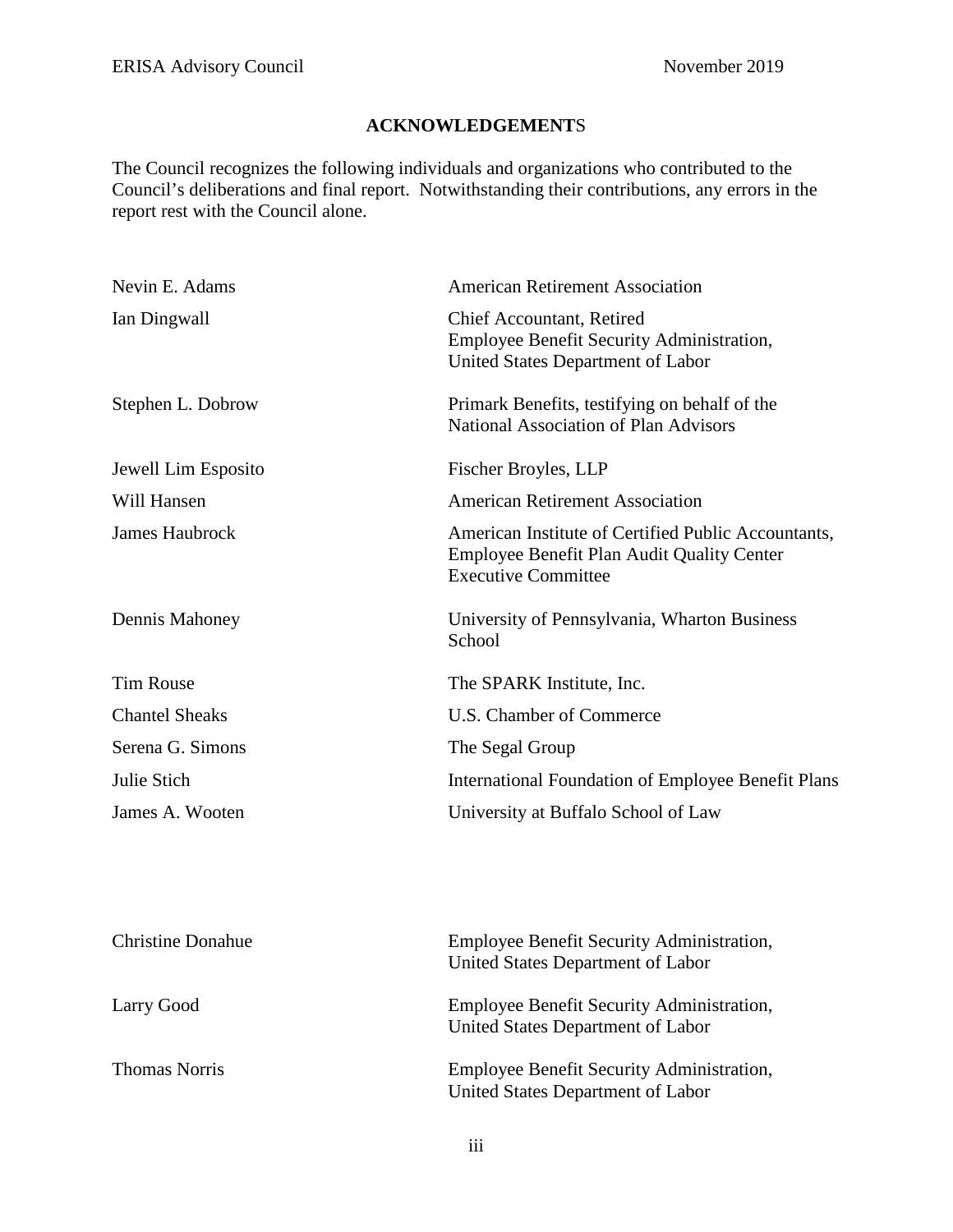# **TABLE OF CONTENTS**

| I.   |                                                                                                                                                                                                                                                    |
|------|----------------------------------------------------------------------------------------------------------------------------------------------------------------------------------------------------------------------------------------------------|
| II.  |                                                                                                                                                                                                                                                    |
|      |                                                                                                                                                                                                                                                    |
|      |                                                                                                                                                                                                                                                    |
|      |                                                                                                                                                                                                                                                    |
|      |                                                                                                                                                                                                                                                    |
|      | E. Department's Efforts in Providing Guidance and Promoting Compliance  12                                                                                                                                                                         |
|      |                                                                                                                                                                                                                                                    |
|      | G. Analysis of Impact of Enhanced Focus on Financial Statement Audits  14                                                                                                                                                                          |
|      |                                                                                                                                                                                                                                                    |
| III. |                                                                                                                                                                                                                                                    |
|      | A. Send notices to plan administrators advising them of their responsibilities<br>regarding selecting, retaining, and interacting with the independent auditor<br>of the plan's financial statements, and of the tools available to assist them in |
|      | B. Publish a revised brochure regarding the selection, retention and interaction<br>with an independent auditor of the plan's financial statements, including a<br>best practice checklist. The Council has drafted a sample checklist, which is   |
|      |                                                                                                                                                                                                                                                    |
|      | D. Make more information available to plan administrators and their advisors<br>regarding independent auditors who perform financial statement audits for<br>employee benefit plans, e.g., add features to EFAST2 to allow for searches of         |
|      | E. Expand the Department's financial statement audit education programs to                                                                                                                                                                         |
| IV.  |                                                                                                                                                                                                                                                    |
|      | A. Sample Plan Administrator's Checklist Regarding                                                                                                                                                                                                 |
|      | <b>B. AICPA Employee Benefit Plan Audit Quality Center Resources  24</b>                                                                                                                                                                           |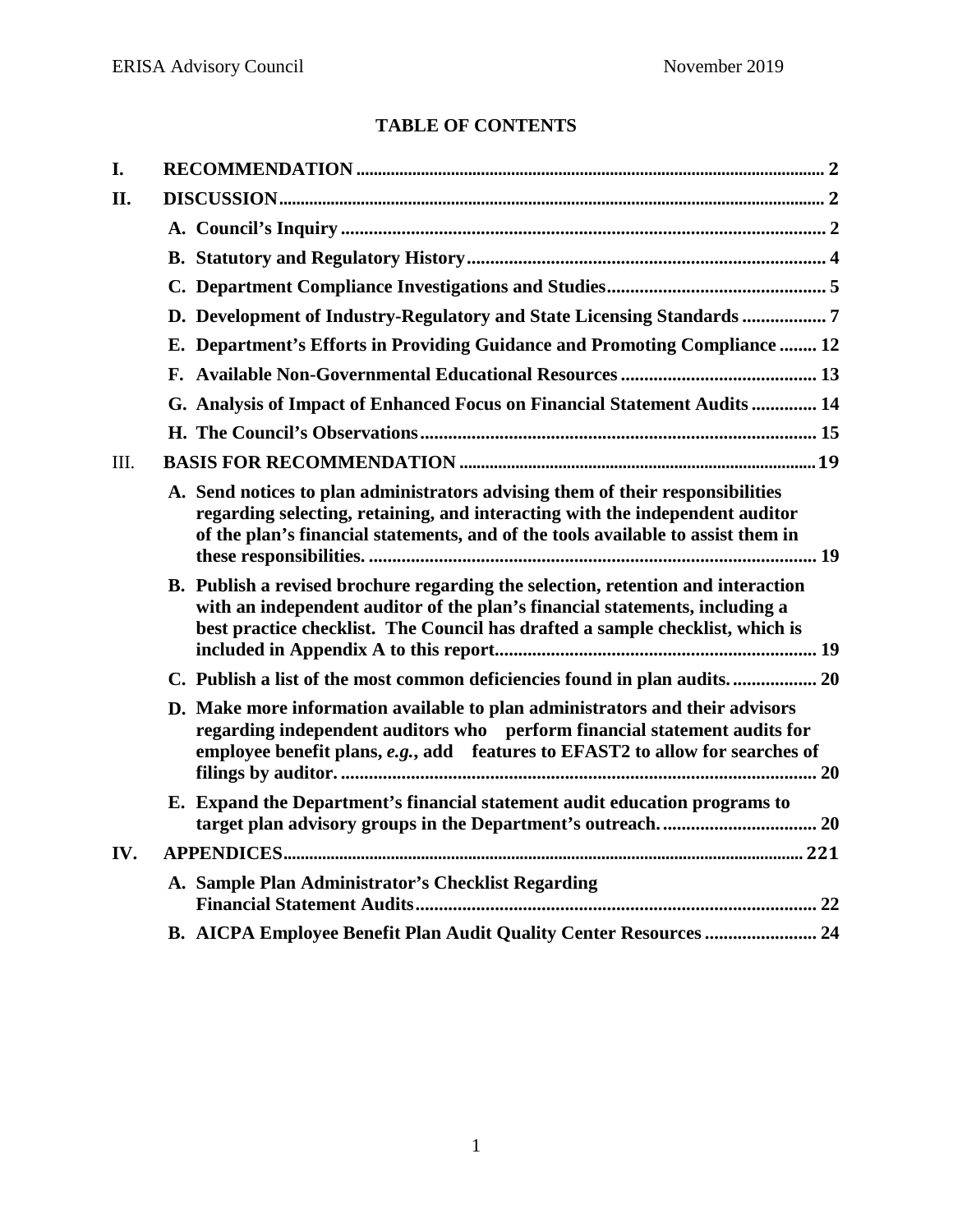# <span id="page-5-0"></span>**I. RECOMMENDATION**

Based on testimony and research and for the reasons stated herein, the Council recommends that the Department make available to plan administrators new educational resources and access to tools and data regarding the uses of financial statement audits, specifically:

- a) Send notices to plan administrators advising them of their responsibilities regarding selecting, retaining, and interacting with the independent auditor of the plan's financial statements, and of the tools available to assist them in these responsibilities.
- b) Publish a revised brochure regarding the selection, retention and interaction with an independent auditor of the plan's financial statements, including a best practice checklist. The Council has drafted a sample checklist, which is included in Appendix A to this report.
- c) Publish a list of the most common deficiencies found in plan audits.
- d) Make more information available to plan administrators and their advisors regarding auditors who perform financial statement audits for employee benefit plans, *e.g.*, add features to EFAST2 to allow for searches of filings by auditor.
- e) Expand the Department's financial statement audit education programs to target plan advisory groups in the Department's outreach.

#### <span id="page-5-1"></span>**II. DISCUSSION**

# <span id="page-5-2"></span>**A. Council's Inquiry**

The reporting and disclosure requirements of Title I of the Employee Retirement Income Security Act of 1974, as amended ("ERISA") play a central role in the achievement of the participant protection goals of ERISA, and an audited financial statement by an independent auditor is central to those requirements. The audited financial statement requirement is set forth in Section  $103(a)(1)(B)(i)$  and Section  $103(a)(3)$  of ERISA as follows:

# **(a) Publication and filing**

| (1) |                                                                                                                                                            |
|-----|------------------------------------------------------------------------------------------------------------------------------------------------------------|
|     | <b>(B)</b> The annual report $\ldots$ shall also include—<br>$(i)$ a financial statement and opinion, as required by paragraph $(3)$<br>of this subsection |
|     |                                                                                                                                                            |
| (3) |                                                                                                                                                            |
|     | $(A)$ Except as provided in subparagraph $(C)$ , the administrator of<br>an employee benefit plan shall engage, on behalf of all                           |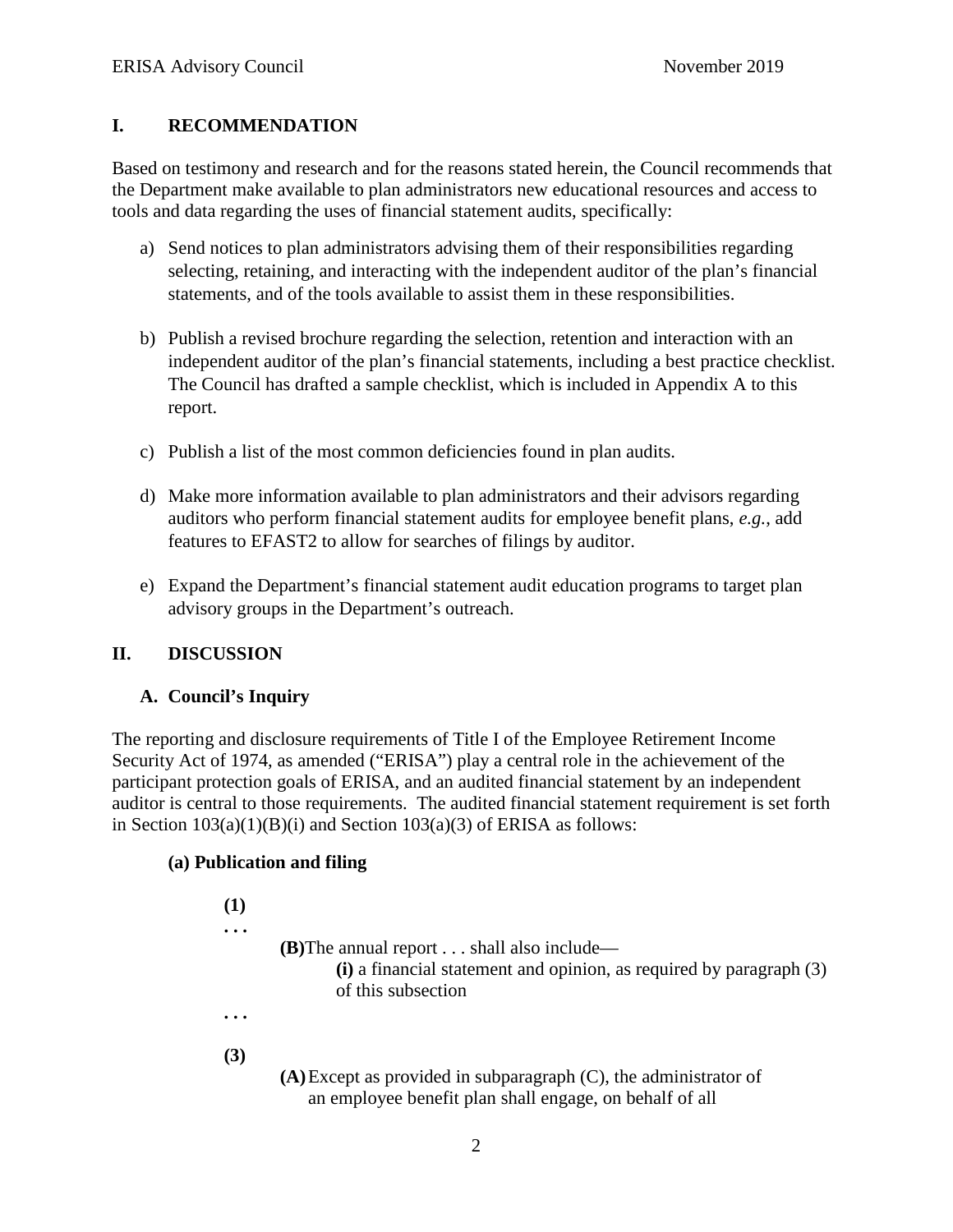plan participants, an independent qualified public accountant, who shall conduct such an examination of any financial statements of the plan, and of other books and records of the plan, as the accountant may deem necessary to enable the accountant to form an opinion as to whether the financial statements and schedules required to be included in the annual reports by subsection (b) of this section are presented fairly in conformity with generally accepted accounting principles applied on a basis consistent with that of the preceding year. Such examination shall be conducted in accordance with generally accepted auditing standards, and shall involve such tests of the books and records of the plan as are considered necessary by the independent qualified public accountant. The independent qualified public accountant shall also offer his opinion as to whether the separate schedules specified in subsection (b)(3) of this section and the summary material required under section 1024(b)(3) of this title present fairly, and in all material respects the information contained therein when considered in conjunction with the financial statements taken as a whole. The opinion by the independent qualified public accountant shall be made a part of the annual report. . . .

- **(B)** In offering his opinion under this section the accountant may rely on the correctness of any actuarial matter certified to by an enrolled actuary, if he so states his reliance.
- **(C)**The opinion required by subparagraph (A) need not be expressed as to any statements required by subsection  $(b)(3)(G)$  prepared by a bank or similar institution or insurance carrier regulated and supervised and subject to periodic examination by a State or Federal agency if such statements are certified by the bank, similar institution, or insurance carrier as accurate and are made a part of the annual report.
- **(D)**For purposes of this subchapter, the term "qualified public accountant" means—
	- **(i)** a person who is a certified public accountant, certified by a regulatory authority of a State;
	- **(ii)** a person who is a licensed public accountant licensed by a regulatory authority of a State; or
	- **(iii)** a person certified by the Secretary as a qualified public accountant in accordance with regulations published by him for a person who practices in States where there is no certification or licensing procedure for accountants.

As provided in the statutory text above, the Department's authority to regulate the independent auditor is limited by two factors. First, rather than delegating to the Department the power to set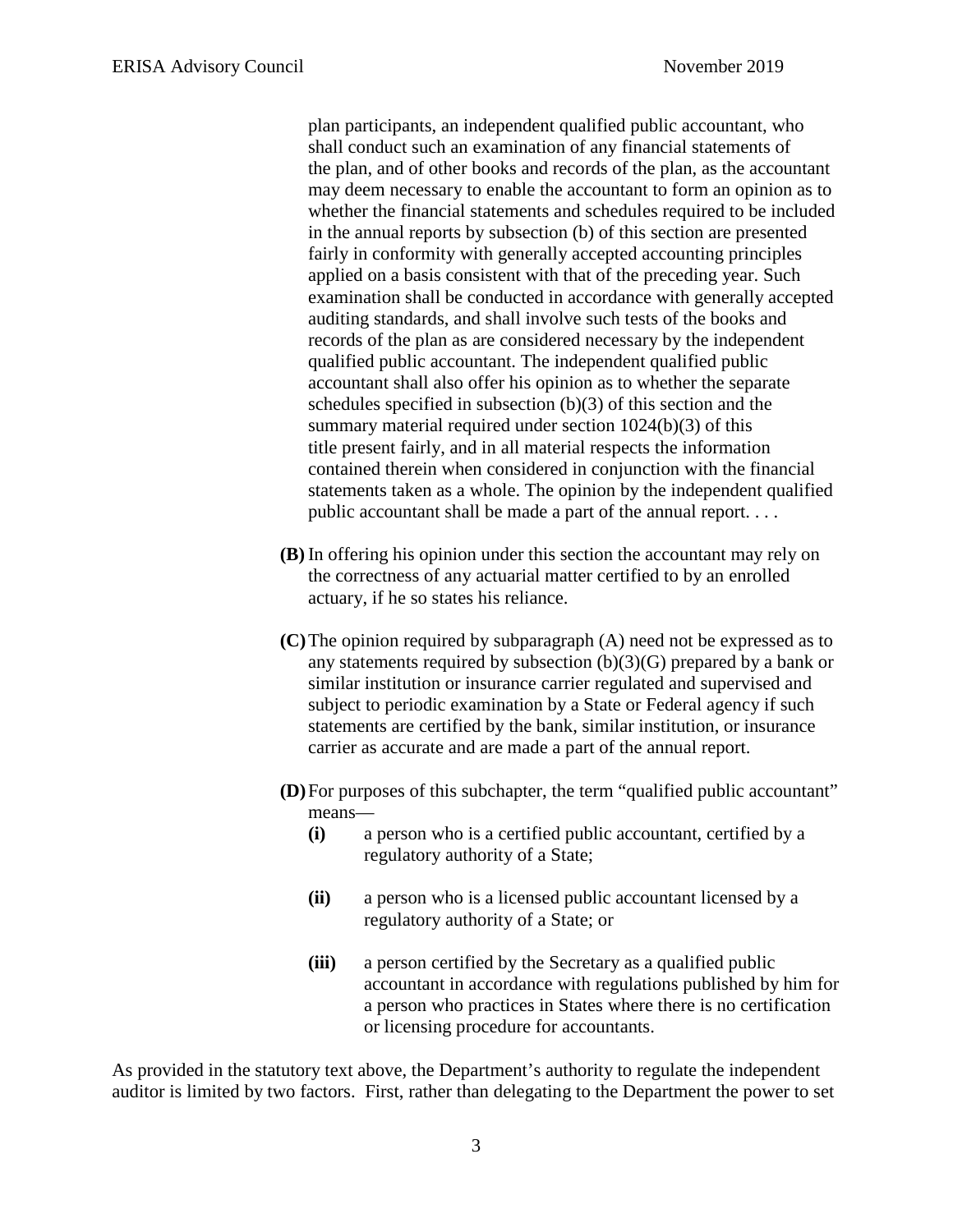standards for an employee benefit plan financial statement audit, ERISA specifies that the accounting standards to be applied are the generally accepted accounting principles ("GAAP") examined utilizing generally accepted auditing standards ("GAAS"). Second, ERISA provides that the licensing requirements in the individual states would regulate the criteria by which an accountant could be certified to perform audits in accordance with GAAS. By and large as a result of these limitations, regulation of the accountants who perform employee benefit plan financial statement audits is provided by the accounting profession through the American Institute of Certified Public Accountants ("AICPA") and through the individual state boards of accountancy. Accordingly, the Department has very limited means to regulate the conduct or quality of a financial statement audit.

In 2010, the Council reported on the quality of plan audits and auditors. The 2010 Council recommended, among other things, that the Department coordinate efforts with the AICPA to develop higher quality standards and to provide better training to auditors. In keeping with this recommendation, the Department consulted with the AICPA in the development of the AICPA's Statement on Auditing Standards Number 136, *Forming an Opinion and Reporting on Financial Statements of Employee Benefit Plans Subject to ERISA*. The Department has now asked this 2019 Council to consider ways to improve the value and utilization of the plan financial statement audit by the plan administrator, who is the party responsible for securing the audit from an independent auditor.

Unlike its limited role in the regulation of the independent auditor, the Department does have authority to regulate plan administration and to control the contents of the plan's annual report. In its request that the 2019 Council review the plan administrator's conduct and responsibilities regarding the procurement of the plan's annual financial statement audit, the Department raised concerns about the "commoditization" of such audits, in that the plan administrator was not sufficiently availing itself of the financial statement audit process to reexamine the inputs provided to the auditor, to achieve the routine operational discipline that a proper annual audit process should encourage, or to learn about improvements in the plan's documentation, operations, policies, or procedures that could arise from a robust financial statement audit engagement.

The Council set out to discover whether various professionals and stakeholders shared the Department's concern, and to learn about the efficacy of various tools that the Department could make available to plan administrators to enhance the value provided by an improved engagement in the plan's annual financial statement audit process.

# <span id="page-7-0"></span>**B. Statutory and Regulatory History**

In crafting the participant protection provisions in Title I of ERISA, Congress intended to enhance the disclosure requirements previously adopted under the Welfare and Pension Plan Disclosure Act of 1959, as amended in 1962 ("WPPDA"). The independent audit requirement was a chief method for achieving the goal of allowing "better assessment of the plan's financial soundness by administrators and participants alike." S. Rep. 93-127, 1974 U.S.C.C.A.N. 4,8383- 64 (Aug. 18, 1973). This concern led to ERISA's requirement that the plan administrator "engage, on behalf of all plan participants, an independent qualified public accountant . . . [to] conduct an examination of [the plan's] financial statements. . ." ERISA  $\S$  103(a)(3)(A).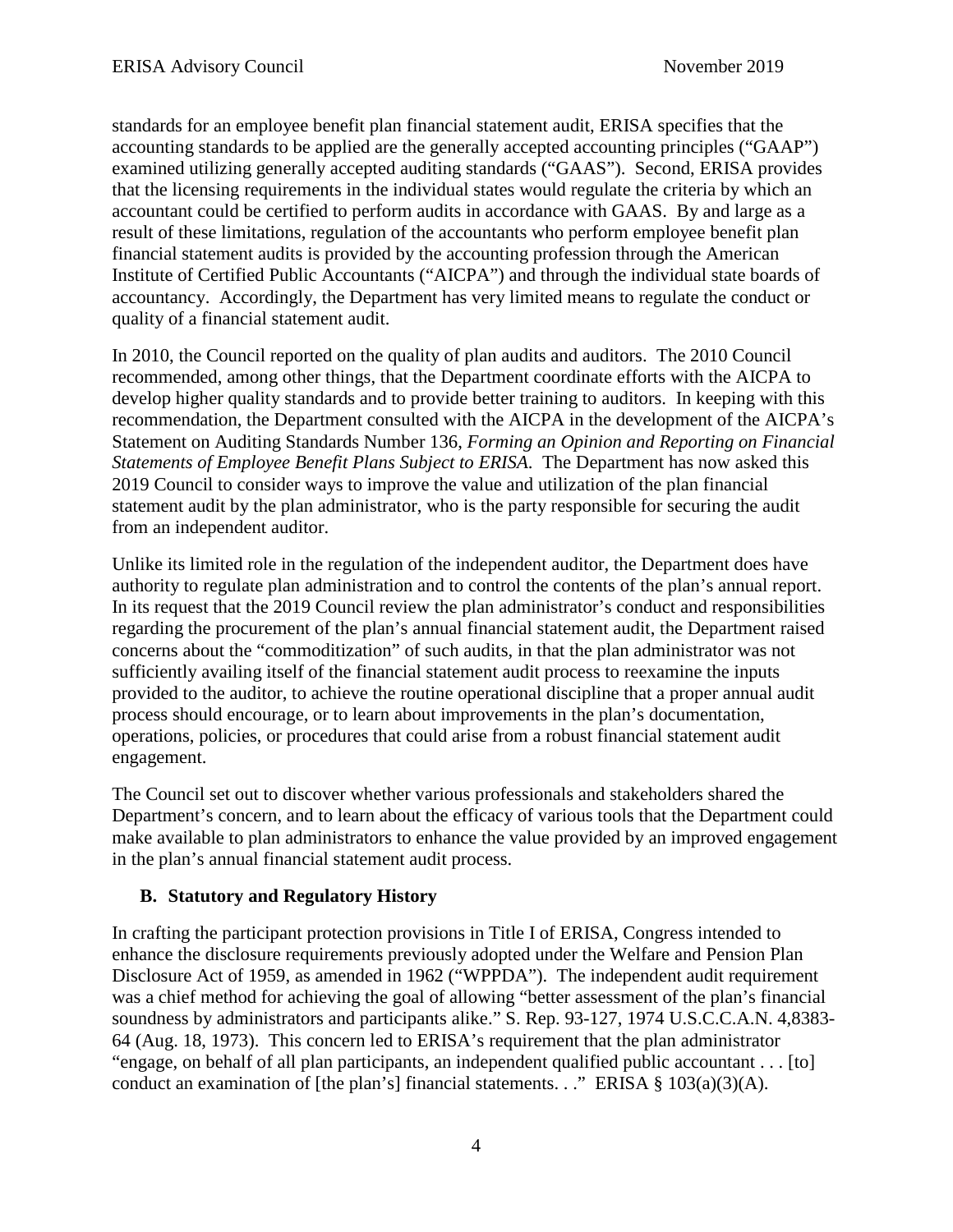Significantly, Congress defined the "qualified public accountant" as "(i) a person who is a certified public accountant certified by a regulatory authority of a State; (ii) a person who is a licensed public accountant licensed by a regulatory authority of a State, or (iii) a person certified by [the Department] as a qualified public accountant in accordance with regulations published by [the Department] for a person who practices in States where there is no certification or licensing procedure for accountants." ERISA  $\S$  103(a)(3)(D). Further, Congress specified that the qualified public accountant's opinion as to the fair presentation of the employee benefit plan's financial statements and schedules is to be based on their "conformity with [GAAP] . . ." and that the conduct of the examination be "in accordance with [GAAS] . . ." *Id.*

Congress' specific definition of the audit principles and standards to be applied to employee benefit plan financial statements removed the ambiguity in the WPPDA, which described the audit as "comprehensive" and to be conducted in accordance with "accepted auditing standards," but provided no details as to the method by which comprehensiveness should be measured, or as to the source of accepted auditing standards. Further, Congress removed from earlier drafts of ERISA, the authority of the Department to establish higher standards than GAAP and GAAS provide. *See Employee Benefit Security Act*, 93d Cong., 2d sess., 1974, H.R. 2 (including in the definition of qualified public accountant the following proviso: "except that if [the Department] deems it necessary in the public interest, [it] may prescribe by regulation higher standards than those required by the regulatory authorities of the States, and a person shall be considered a qualified public accountant for purposes of [ERISA] only if he meets such standards"). Thus, in the context of employee benefit plans subject to ERISA, Congress did not provide the Department a substantive role either in setting the standards by which employee benefit plan financial statement audits are to be conducted, or, because all States have done so, in regulating the qualifications of qualified public accountants. This limitation in authority stands in contrast to the powers provided to the U.S. Securities and Exchange Commission ("SEC") in monitoring accountants performing audits of public companies under the Securities Exchange Act, s*ee* 15 U.S.C. § 78m(b)(1) (Commission may prescribe rules and regulations inconsistent with state law requirements to the extent it determines that the public interest or the protection of investors so requires), which was reinforced and strengthened by the Sarbanes-Oxley Act of 2002, *see* 15 U.S.C. § 7218(b) (Commission shall promulgate rules and regulations to carry out the new accounting standards as it deems necessary or appropriate in the public interest or for the protection of investors).

# <span id="page-8-0"></span>**C. Department Compliance Investigations and Studies**

The Department has long sought to assess and improve the quality of employee benefit plan financial statement audits. To that end, the Department has conducted several major studies of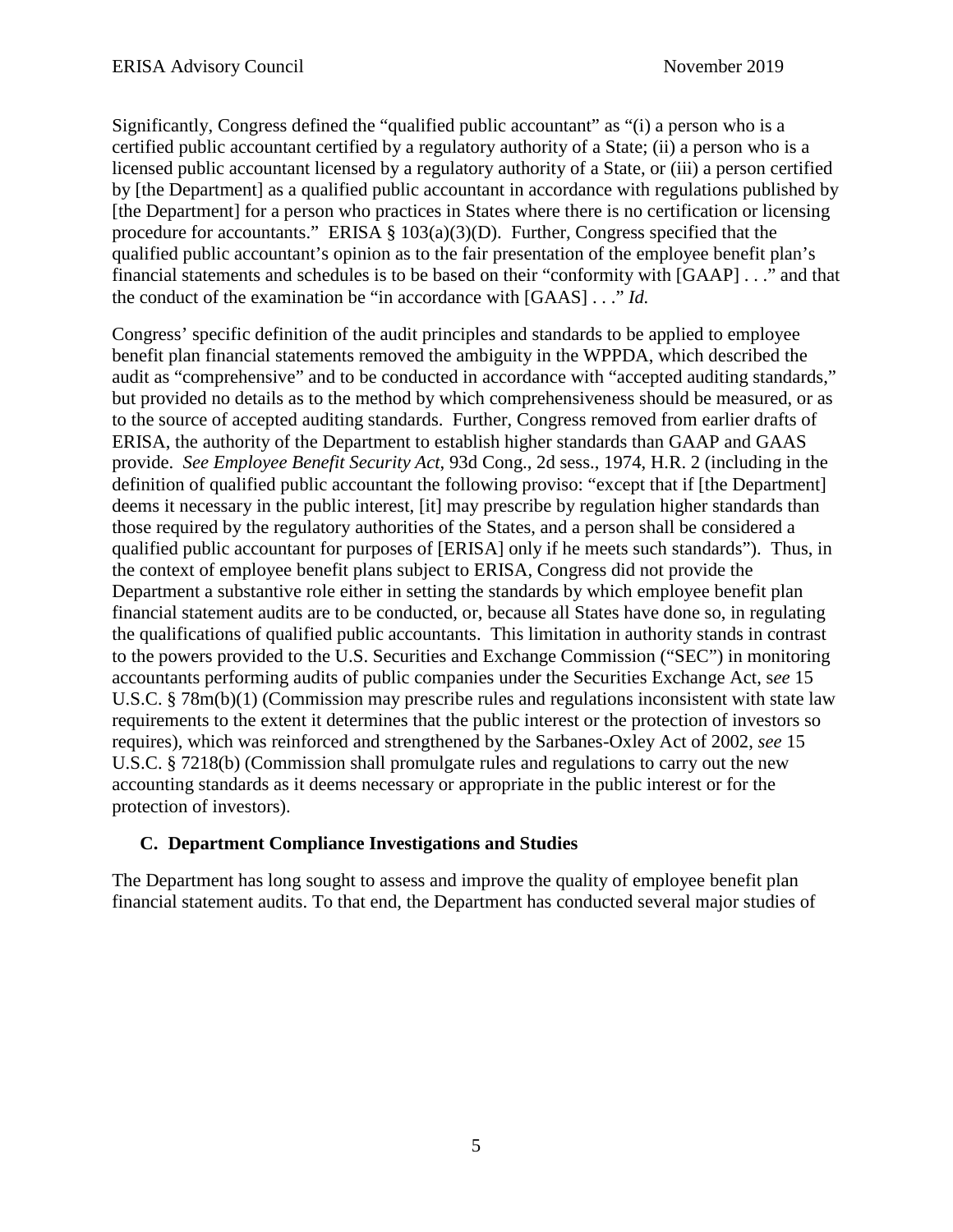audit quality over the years.<sup>[1](#page-9-0)</sup> Each of these studies revealed a significant number of deficient financial statement audits, raising serious concerns by the Department regarding the integrity of the financial statement audit process, and whether that process was sufficiently protecting the benefit security of plan participants and beneficiaries.

The most recent study issued in 2015, *Assessing the Quality of Employee Benefit Plan Audits*  (the "2015 Study")*,* found that overall, 39 percent of audits reviewed for the 2011 filing year contained major deficiencies with respect to one or more GAAS requirements. By way of comparison, previous studies reported deficiency rates of 33 percent in 2004 and 19 percent in 1997. Thus, despite extensive guidance issued by the AICPA, the findings showed that the quality of employee benefit plan audits had deteriorated.

Among the 400 audits reviewed in the 2015 Study, the most frequently cited deficiencies (50 or more occurrences) were: failure to adequately test allocations to participant accounts, no/insufficient testing of payroll data, no/inadequate testing of participant investment options, inadequate footnote disclosures, no work performed in regard to administrative expenses, and failure to test timely remittance of employee contributions.<sup>[2](#page-9-1)</sup>

The 2015 Study called attention to the fact that audit quality varied greatly by the size of a certified public accountant ("CPA") firm's employee benefit plan financial statement audit practice. Firms performing only one or two plan audits per year had a 76 percent deficiency rate, while firms performing at least 100 plan audits per year had a deficiency rate of 12 percent.<sup>[3](#page-9-2)</sup>

Another notable observation in the 2015 Study was a correlation between financial statement audit deficiencies and limited-scope audits. As the number of limit-scope audits has increased

<span id="page-9-0"></span>

| <sup>1</sup> DOL Employee Benefit Plan Audit Quality Studies                                                                                                                                                                           | Year<br><b>Issued</b> | <b>Filing Year</b><br><b>Studied</b> | # Audits<br><b>Studied</b> | <b>Deficiency</b><br>Rate |
|----------------------------------------------------------------------------------------------------------------------------------------------------------------------------------------------------------------------------------------|-----------------------|--------------------------------------|----------------------------|---------------------------|
| Assessing the Quality of Employee Benefit Plan Audits<br>(https://www.dol.gov/sites/dolgov/files/EBSA/about-ebsa/our-<br>activities/resource-center/publications/assessing-the-quality-<br>of-employee-benefit-plan-audits-report.pdf) | 2015                  | 2011                                 | 400                        | 39%                       |
| The details of this study were not made publicly available;<br>summary data appear on page 8 in the 2015 report                                                                                                                        | Not.<br>reported      | 2004                                 | <b>Not</b><br>reported     | 33%                       |
| Assessment of the Quality of Employee Benefit Plan Audits<br>(https://www.dol.gov/agencies/ebsa/about-ebsa/our-<br>activities/resource-center/publications/assessment-of-the-<br>quality-of-employee-benefit-plan-audits)              | 1997                  | 1992                                 | 276                        | 19%                       |
| Changes Are Needed in the ERISA Audit Process to Increase<br>Protections for Employee Benefit Plan Participants<br>(Report No. 09-09-001-12-001)                                                                                       | 1989                  | 1986                                 | 279                        | 23%                       |

<span id="page-9-1"></span><sup>2</sup> U.S. Department of Labor, Employee Benefits Security Administration, Office of the Chief Accountant, *Assessing the Quality of Employee Benefit Plan Audits* (May 2015), Appendix II.

<span id="page-9-2"></span><sup>3</sup> *Id*., at p. 9.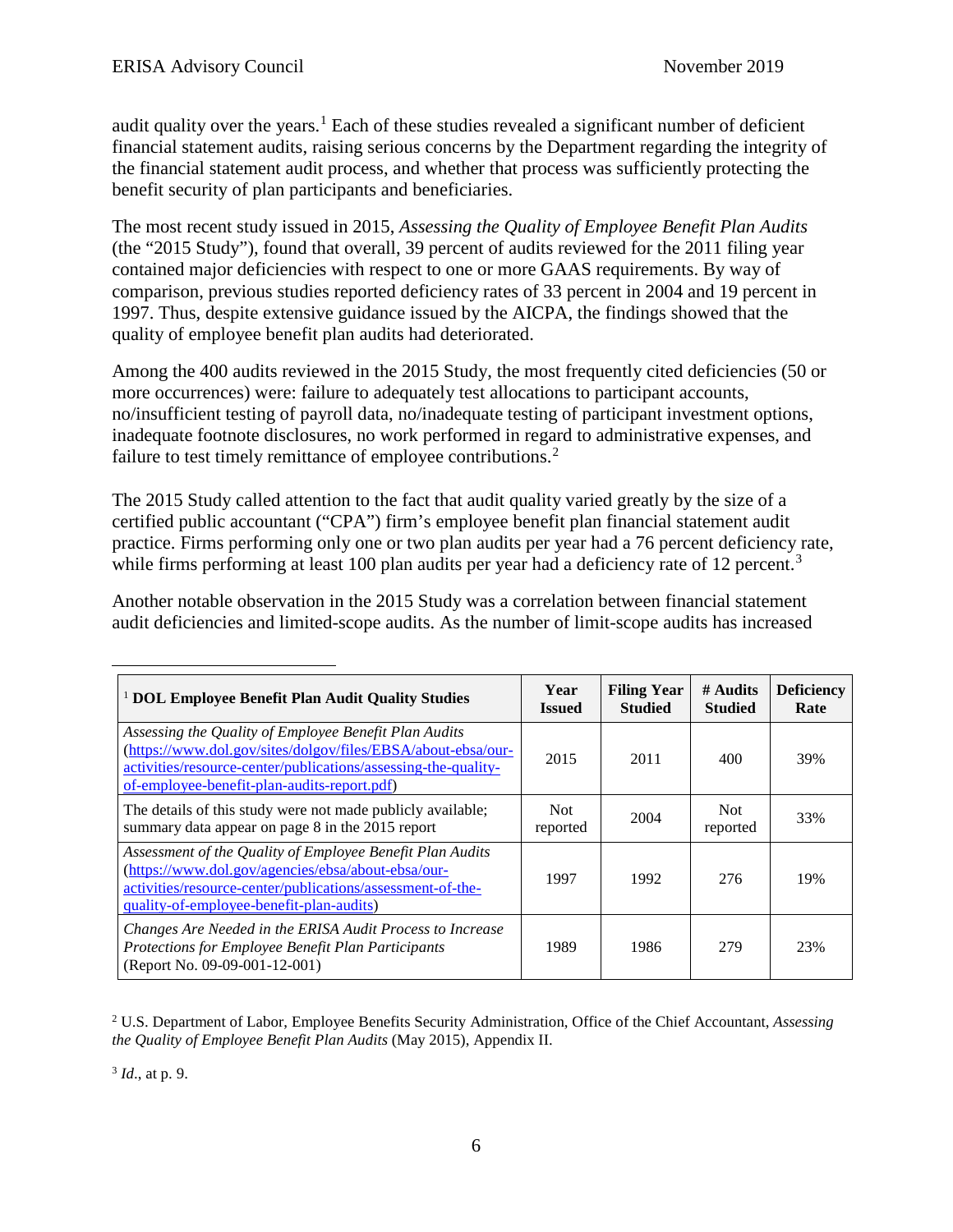over the years, so has the number of audit deficiencies. This correlation has led the Department to conclude that limited-scope audits may contribute to declining audit quality because, in the Department's view, CPA firms have less incentive to focus on relevant audit areas when they will not be rendering an opinion on the plan's financial statements.<sup>[4](#page-10-1)</sup>

Overall, the four major Department studies show that there was no improvement in audit quality between 1986 and 2015, and that audit deficiency rates remained significant as of 2015.

# <span id="page-10-0"></span>**D. Development of Industry-Regulatory and State Licensing Standards**

The licensing authority and requirements for CPAs generally fall under the auspices of the Board of Accountancy for the state or jurisdiction in which a CPA practices. The federal government rarely sets, or oversees, accounting standards by statute.<sup>[5](#page-10-2)</sup> Instead, the accounting standards that private entities follow in financial dealings, maintaining accounting systems and preparing financial statements are contained in GAAP. The standards by which those prepared financial statements are audited are set forth in GAAS. As self-reported, the AICPA plays a central role in setting ethical standards for the profession and U.S. auditing standards for private companies, nonprofit organizations, federal, state and local governments."[6](#page-10-3) Members in the AICPA's Employee Benefit Plan Audit Quality Center ("EBPAQC") follow additional self-imposed policies and procedures with respect to auditing ERISA plans.<sup>[7](#page-10-4)</sup> Although GAAS comprises numerous detailed specific standards, the outcome of any particular audit also depends upon the relevant training, knowledge, experience, and professional judgment of the auditor, for example, in assessing risk or determining materiality.

As set forth above, Section 103 of ERISA requires that plans undergo a financial statement audit process annually. In an annual financial statement audit, a CPA applies GAAS and opines as to as to whether the financial statements are presented fairly, in all material respects, in accordance with GAAP.

Prior to 2015, auditors of employee benefit plans used the same GAAS applicable to all types of private entities; GAAS contained no auditing standards specific to employee benefit plans subject to ERISA.<sup>[8](#page-10-5)</sup> In early 2015, a few months prior to the issuance of the Department's May 2015 report on audit quality described above in Section C, at the urging of the Department, a special task force at AICPA's Auditing Standards Board (ASB) was formed to consider a

<span id="page-10-1"></span> $\overline{a}$ <sup>4</sup> *Id.* at p. 8, 17.

<span id="page-10-2"></span> $<sup>5</sup>$  For publicly-traded entities, accounting and auditing standards are subject to regulation by the SEC. Currently, the</sup> SEC recognizes the Financial Accounting Standards Board (FASB) as the designated authority for establishing GAAP. SEC Accounting Series Release No. 150 (ASR 150), 1973.

<span id="page-10-3"></span><sup>6</sup> AICPA, "About the AICPA,"<http://www.aicpa.org/ABOUT/Pages/About.aspx>

<span id="page-10-4"></span><sup>7</sup> Significantly, according to James G. Haubrock, Chair of the AICPA EBPAQC Executive Committee, those EBPAQC members perform over 85 percent of employee benefit plan audits nationwide.

<span id="page-10-5"></span><sup>8</sup> AICPA has issued guidance in the "AICPA Accounting and Audit Guide, Employee Benefit Plans," which the Department actively participated in drafting and revising periodically.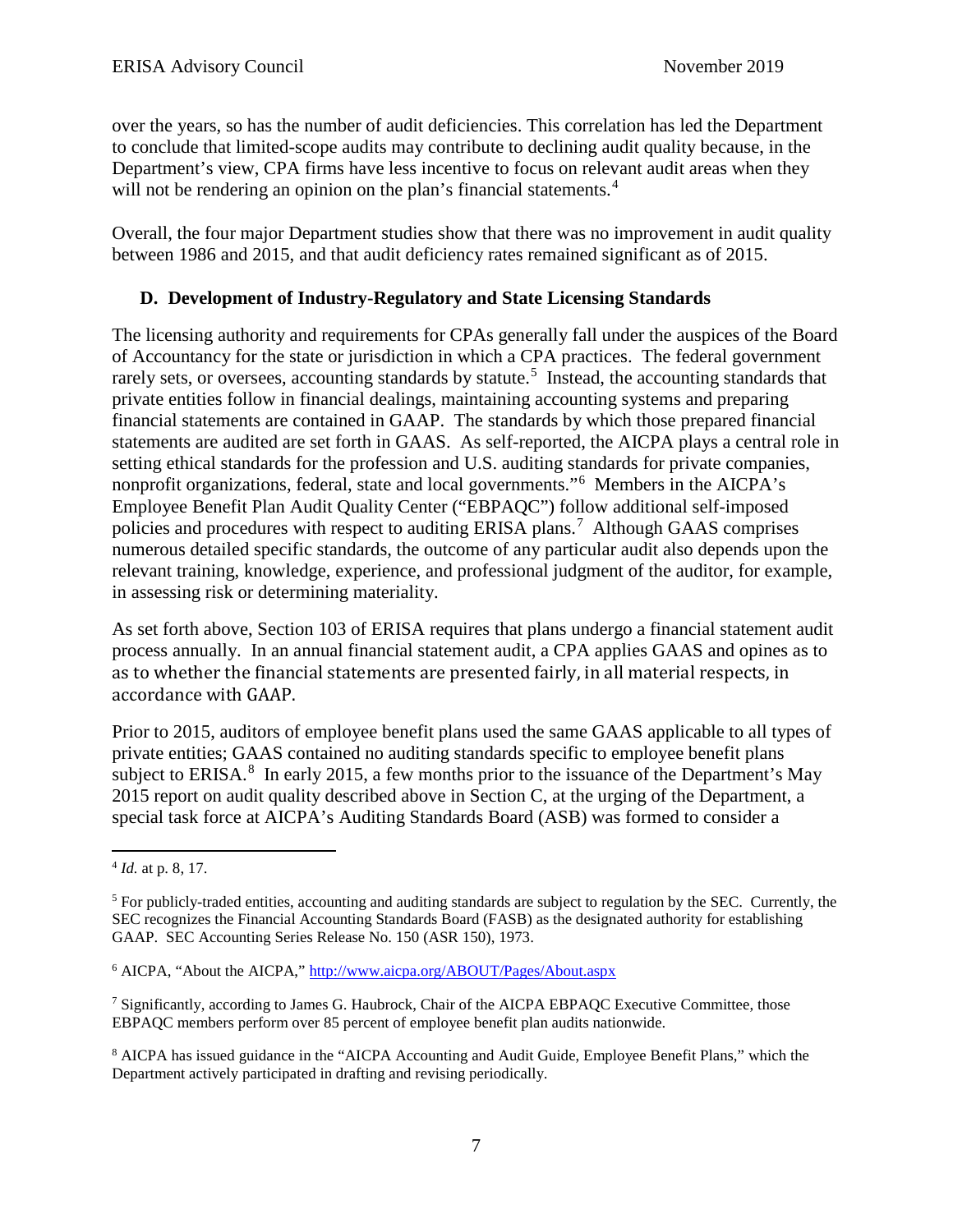proposal to improve the quality of employee benefit plan financial statement audits. The Office of Chief Accountant ("OCA") of the Department's Employee Benefit Security Administration ("EBSA") actively participated in the process.<sup>[9](#page-11-0)</sup>

Two years after that process began, in April 2017, the ASB issued a 133-page Exposure Draft of a proposed statement on auditing standards (SAS) specifically addressing financial statement audits of employee benefit plans: "*Forming an Opinion and Reporting on Financial Statements of Employee Benefit Plans Subject to ERISA*" (the "Exposure Draft"). The Exposure Draft included new engagement acceptance requirements, new written management representations, and expanded descriptions of management's responsibilities; and it required new emphasis-ofmatter paragraphs. The Exposure Draft also proposed an entirely new reporting model for financial statement audits of employee benefit plans performed pursuant to Section  $103(a)(3)(C)$ of  $ERISA^{10}$  $ERISA^{10}$  $ERISA^{10}$  that required auditors to test compliance with various specified plan provisions "irrespective of risks of material misstatement" (Exposure Draft A15-18), and required the audit to include a list of all of the resulting findings unless "clearly inconsequential" (Exposure Draft A120-123).

AICPA received over 100 comment letters, many of which raised similar objections to the new requirements: they were too costly and burdensome; they effectively undermined limited scope audits otherwise permissible under ERISA; they required testing and reporting without regard to risk or materiality, thus departing far from traditional risk-based audit concepts and going beyond ERISA requirements; and public reporting of immaterial operational errors would be disruptive to the financial statement audit process, misleading, and counterproductive.<sup>11</sup> Some observers specifically objected to the Department's perceived outsize role in the process.<sup>[12](#page-11-3)</sup>

<span id="page-11-0"></span> $\overline{\phantom{0}}$  $9$  Exposure Draft at 4 ("The [OCA] participated in the task force and ASB deliberations and provided the task force with insights and recommendations as to areas where the [Department] believes the auditor's report can be strengthened.")

<span id="page-11-1"></span> $10$  Section 103(a)(3)(C) of ERISA permits plan management to elect to exclude from the audit certain investment information held by and certified to by a qualified institution.

<span id="page-11-2"></span><sup>11</sup>*E.g.,* The American Benefits Council and the Committee on Investment of Employee Benefit Assets comments to the [ASB] on its Exposure Draft, August 18, 2017, ("[W]e have a general concern about the overall breadth of the changes, as AICPA has made no attempt to quantify what these changes mean to the cost of an audit. Second, we believe that requiring auditors to report operational errors, regardless of materiality, is a dangerous and ill-advised rule that would impose unnecessary burdens on plan sponsors while contributing little to the overall quality of audit reports. Third, although we welcome AICPA's efforts to improve the quality and the content of the limited scope audit, we are concerned that the changes proposed in the Exposure Draft will become part of a broader effort by the [Department] to undermine the use of the limited scope audit altogether.")

<span id="page-11-3"></span><sup>12</sup>*E.g.,* Howard B. Levy, CPA, "Has the DOL Pushed the ASB Too Far?" *The CPA Journal*, August 2017 ("For no apparent justifiable reason, it appears that the ASB is proposing to capitulate to the demands of the [Department] to satisfy its regulatory objectives (which appear to extend beyond its statutory purpose and authority under ERISA) by mandating procedures and reporting language, most of which have little or nothing to do with the sole purpose of a financial statement audit, which is providing financial statement users with assurance as to the absence of material misstatements therein.")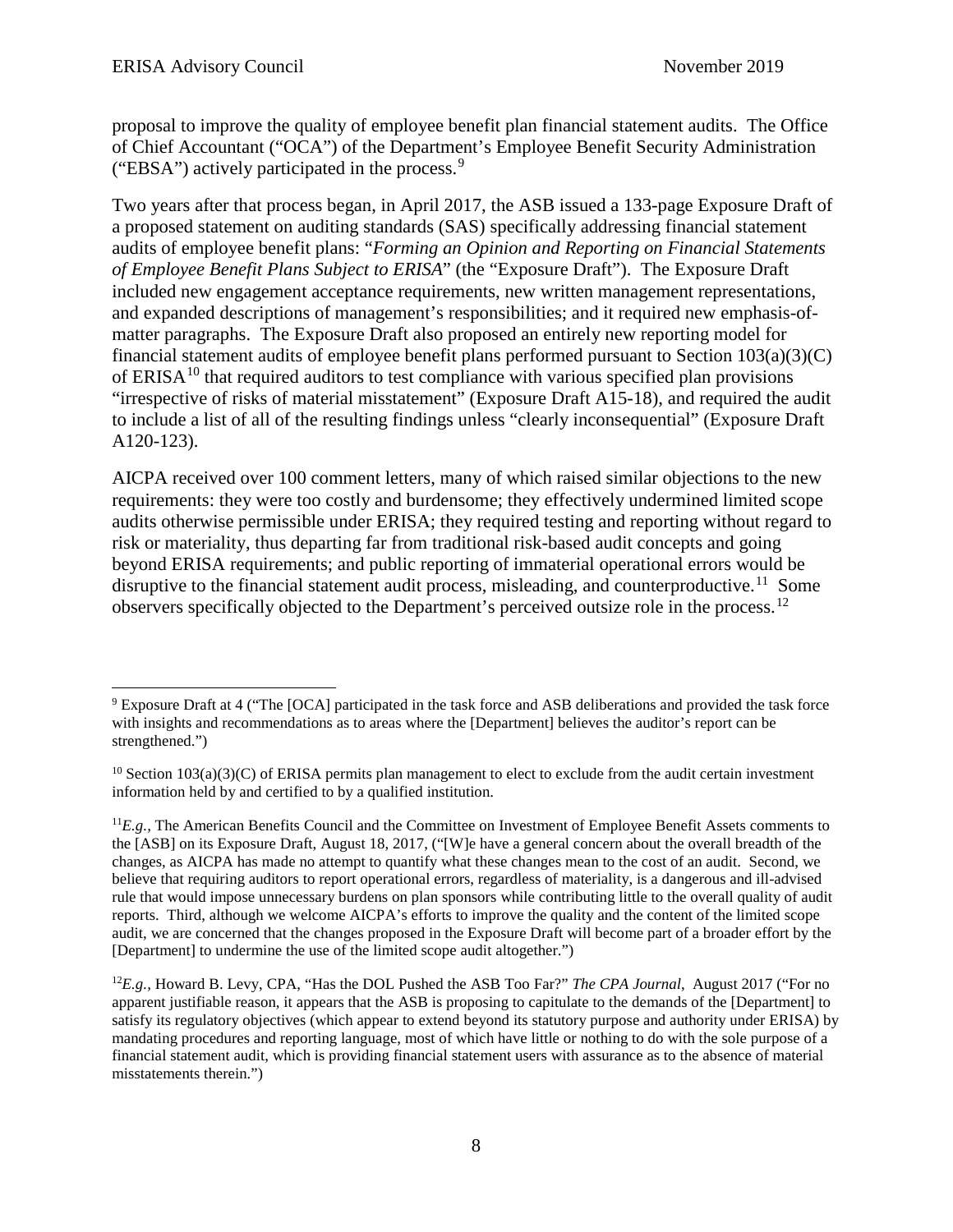In December 2018, taking note of the comments, the ASB significantly revised and voted to publish a "Final Balloted Draft" of the standard, which removed many of the most controversial provisions, but remained specifically targeted at employee benefit plan financial statement audits. The Final Balloted Draft was subject to public meetings of the ASB. In July 2019, four years after the ASB taskforce began its deliberative process to address employee benefit plan audits, the ASB issued as a final standard: SAS No. 136, *Forming an Opinion and Reporting on Financial Statements of Employee Benefit Plans Subject to ERISA* ("SAS No. 136"). The final SAS No. 136 will be effective for audits of financial statements for periods ending on or after December 15, 2020.

SAS No. 136 includes new requirements in all phases of an employee benefit plan financial statement audit, including engagement acceptance, risk assessment and response, communication with those charged with governance, performance procedures, and reporting. In addition, SAS No. 136 requires: that the auditor's opinion identify the plan as an employee benefit plan subject to ERISA; that management's and the auditor's roles and responsibilities be specified; and that new content relating to the ERISA-required supplemental schedules to the Form 5500 be reported.<sup>13</sup> With respect to audits performed in accordance with Section  $103(a)(3)(C)$  of ERISA ("Section 103(a)(3)(C) Audits," formerly referred to as "limited scope audits"), SAS No. 136 requires new procedures, new acknowledgements related to management's responsibilities as to the investment certification, and a new form of report intended to provide greater transparency about the scope and nature of the financial statement audit.

1. Engagement Acceptance<sup>[14](#page-12-1)</sup>

Although most of the changes apply to the auditor, the new requirements for audit engagement, in particular, the required acknowledgements, effectively apply to plan management. SAS No. 136 requires plan management to agree that those responsible for plan governance (and not the auditor) are responsible, among other things, for maintaining a current plan document and all amendments, administering the plan and determining that the plan's transactions presented in the financial statements are in conformity with the plan's provisions, and for providing the auditor with a substantially complete draft Form 5500.

When management elects a Section  $103(a)(3)(C)$  Audit, SAS No. 136 also requires new acknowledgements of management's responsibilities to determine that a Section  $103(a)(3)(C)$ Audit is permissible under the circumstances, that the certifying institution is qualified,  $15$  and that the certification meets the regulatory requirements.<sup>16</sup> The auditor is required: to evaluate

<span id="page-12-0"></span> $\overline{a}$ <sup>13</sup> The Form 5500, Annual Return/Report for Employee Benefit Plan, was jointly developed by the Department, the Internal Revenue Service ("IRS"), and the Pension Benefit Guaranty Corporation ("PBGC") as part of an EBP's annual reporting requirements under Title I and Title IV of ERISA and the Code. ERISA requires that certain supplemental schedules accompany the ERISA plan financial statements and the Form 5500. The required schedules vary depending on the size and type of plan. *See generally* https://www.dol.gov/agencies/ebsa/employersand-advisers/plan-administration-and-compliance/reporting-and-filing/form-5500.

<span id="page-12-1"></span><sup>14</sup> SAS No. 136 ¶¶ 15-17 and A16-A17

<span id="page-12-2"></span><sup>15</sup> *See* 29 CFR 2520.103-8

<span id="page-12-3"></span><sup>16</sup> *See* 29 CFR 2520.103-5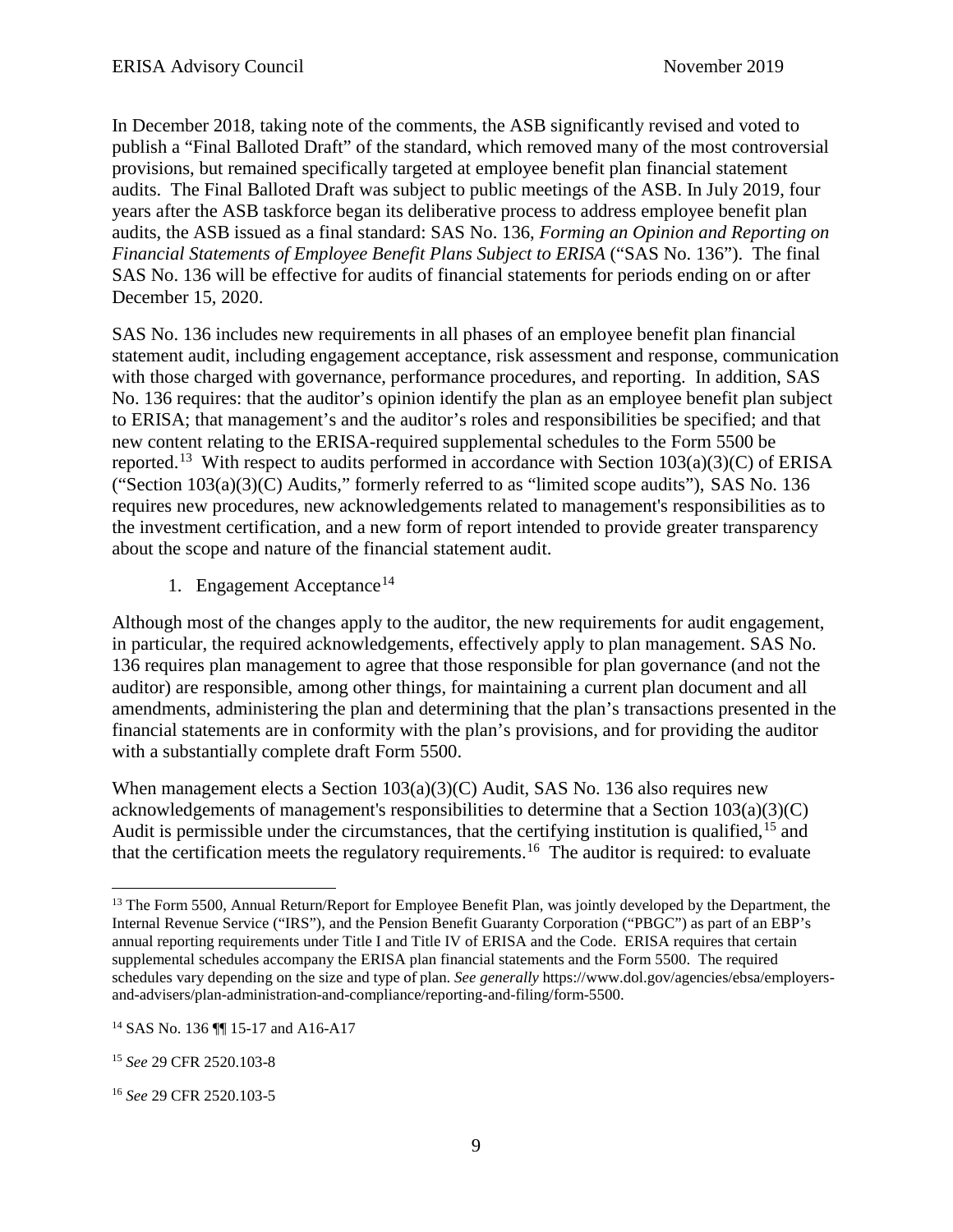management's assessment of whether the certifying institution is qualified; to obtain the certification from management and to read it as it relates to the investment information; to compare the certified investment information with the related information presented and disclosed in the financial statements and Form 5500; and to read the disclosures that relate to the certified investment information to assess whether they are in accordance with the presentation and disclosure requirements of GAAP. Ultimately, the auditor will be required to express an opinion as to whether the certified investment information reported in the financial statements and Form 5500 agrees to, or is derived from, in all material respects, the information prepared and certified by an institution that management determined satisfies the requirements of Section 103(a)(3)(C), and audit the non-certified investment information in the financial statements and ERISA-required schedules and express an opinion as to them.

2. Audit Risk Assessment and Response<sup>[17](#page-13-0)</sup>and Communication with Management or Those Charged with Governance<sup>[18](#page-13-1)</sup>

SAS No. 136 requires the auditor to obtain and to read the current plan document and effective amendments, and (a) to perform a risk assessment of plan provisions that affect the risk of material misstatement and (b) to perform audit procedures that test the risk – that is, to consider relevant plan provisions that affect the risk of material misstatement at the relevant assertion level for classes of transactions, account balances, and disclosures. Although not requiring the specified testing as proposed in the Exposure Draft, SAS No. 136 requires that if an auditor determines that it is not necessary to test any relevant plan provisions, the auditor should document the considerations in reaching that determination, and makes clear that at least some testing of plan provisions is expected except in rare cases. [19](#page-13-2) SAS No. 136 includes an Appendix that lists examples of common plan provisions by audit area.[20](#page-13-3)

Unlike the Exposure Draft, which required the financial statement audit itself to include a list of all findings unless "clearly inconsequential" (Exposure Draft ¶¶ A120-A123), the final standards require the auditor to evaluate whether noted instances of noncompliance amount to "reportable findings" (*i.e.*, noncompliance or suspected noncompliance with laws or regulations; significant and relevant to those charged with governance regarding their responsibility to oversee the financial reporting process; or deficiencies in internal control not communicated to management by other parties and that, in the auditor's professional judgment, are of sufficient importance to merit management's attention). The final standards require the auditor to communicate

<span id="page-13-3"></span><sup>20</sup> SAS No. 136 Appendix A,  $\P$  A153

<span id="page-13-0"></span> $\overline{a}$ <sup>17</sup> SAS No. 136 || 18-26 and A18-A37

<span id="page-13-1"></span><sup>18</sup> SAS No. 136 ¶¶ 27-28 and A38-A46

<span id="page-13-2"></span><sup>&</sup>lt;sup>19</sup> SAS No. 136 ¶ A27 ("Because of the nature of ERISA plan engagements, it would be rare for the auditor, based upon the assessed risks of material misstatement at the relevant assertion level, not to test any relevant plan provisions").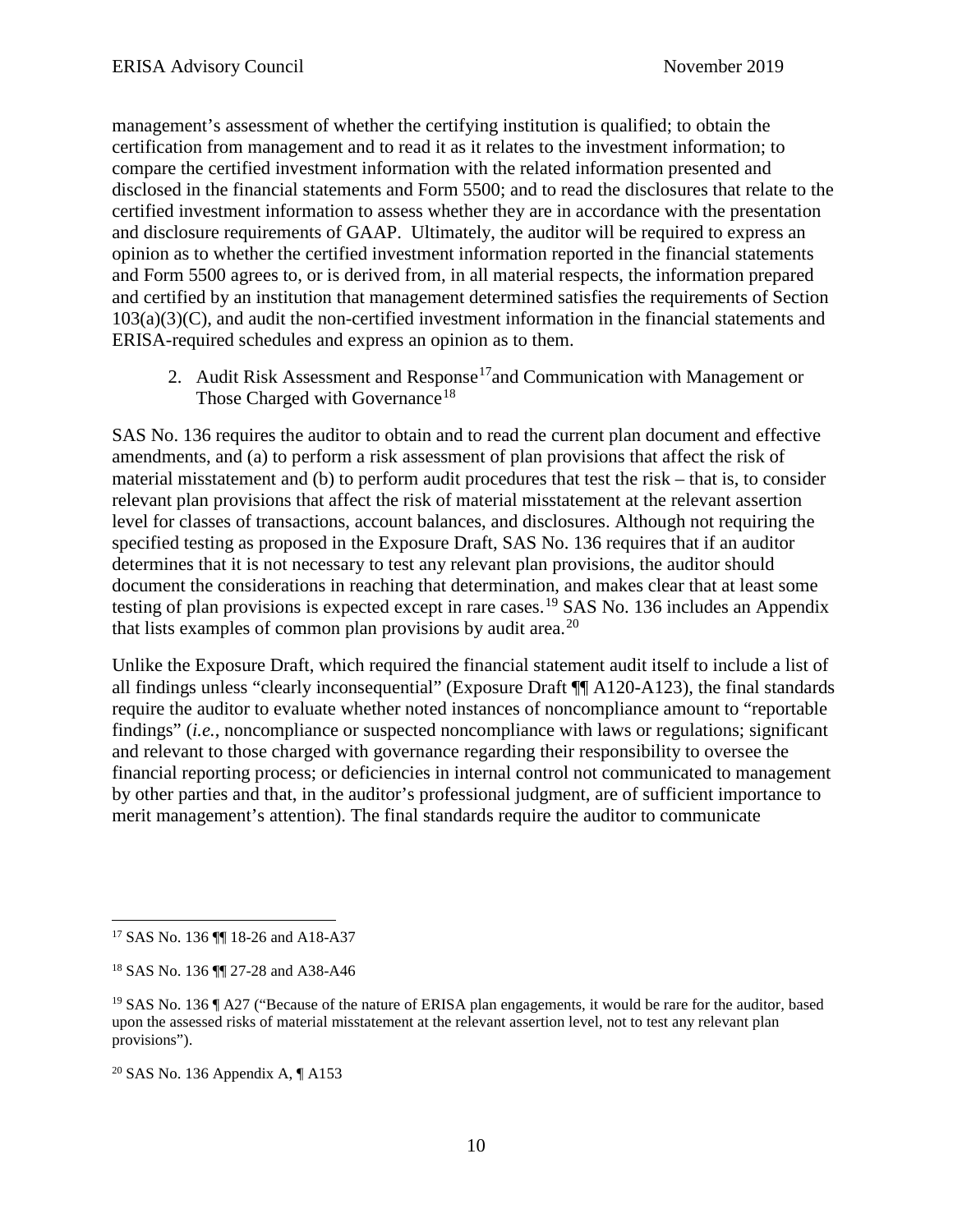"reportable findings" to plan management, $^{21}$  $^{21}$  $^{21}$  in contrast with the Exposure Draft, which would have required public exposure of all findings not "clearly inconsequential."

With respect to prohibited transactions, the auditor should evaluate whether they have been appropriately reported in the ERISA-required supplemental schedules, and for prohibited transactions involving a party-in-interest which have not been properly reported, the auditor should discuss with management. And if not ultimately reported, and material, the auditor should modify the auditor's opinion accordingly. If not material, the auditor should consider including an "Other Matter" paragraph on ERISA-required supplemental schedules, describing the prohibited transaction.

3. Procedures for a Section  $103(a)(3)(C)$  Audit<sup>[22](#page-14-1)</sup>

The Section 103(a)(3)(C) Audit report not only should note it is a Section 103(a)(3)(C) Audit, but also describe the requirements and limitations applicable to such audits. The new standard makes clear that when management elects to rely upon certified investment information pursuant to Section  $103(a)(3)(C)$  of ERISA, such an election will not be the basis for an audit opinion disclaimer, as had been the practice with "limited scope audits."

The auditor is required to audit the non-certified investment information in the financial statements and ERISA-required schedules and express an opinion as to them (excluding the certified investment information). With respect to the certified investment information, the auditor will be required to evaluate management's assessment as to whether a Section  $103(a)(3)(C)$  Audit is permissible and management's assessment of whether the certifying entity is qualified. The auditor will also be required to express an opinion as to whether the amounts and disclosures in the financial statements and ERISA schedules agree to or are derived from the certified investment information provided by a qualified institution.

4. Auditor's Review of Form  $5500^{23}$  $5500^{23}$  $5500^{23}$ 

SAS No. 136 requires the auditor to obtain and read a substantially complete draft of the Form 5500 before issuing an audit report. If the auditor finds a material inconsistency between the draft Form 5500 and the ERISA plan financial statements, the auditor should determine whether the financial statements or draft Form 5500 need to be revised. If needed revisions are not made, the auditor should take further appropriate steps, such as discussing with those charged with governance, modifying the opinion, withholding the opinion or even withdrawing from the

<span id="page-14-0"></span>i<br>I <sup>21</sup> SAS No. 136 explanatory note A40, states "It is important for the plan administrator, as part of his or her fiduciary responsibilities, to be informed about reportable findings identified during the audit so that the plan administrator can decide whether to participate in the IRS or [the Department] correction programs, if applicable. The auditor may want to discuss his or her reportable findings with the plan administrator prior to the written communication so that the plan administrator can take corrective action in a timely manner."

<span id="page-14-1"></span><sup>22</sup> SAS No. 136 ¶¶ 29-46 and A47-A58

<span id="page-14-2"></span><sup>23</sup> SAS No. 136 ¶¶ 47-59 and A78-A85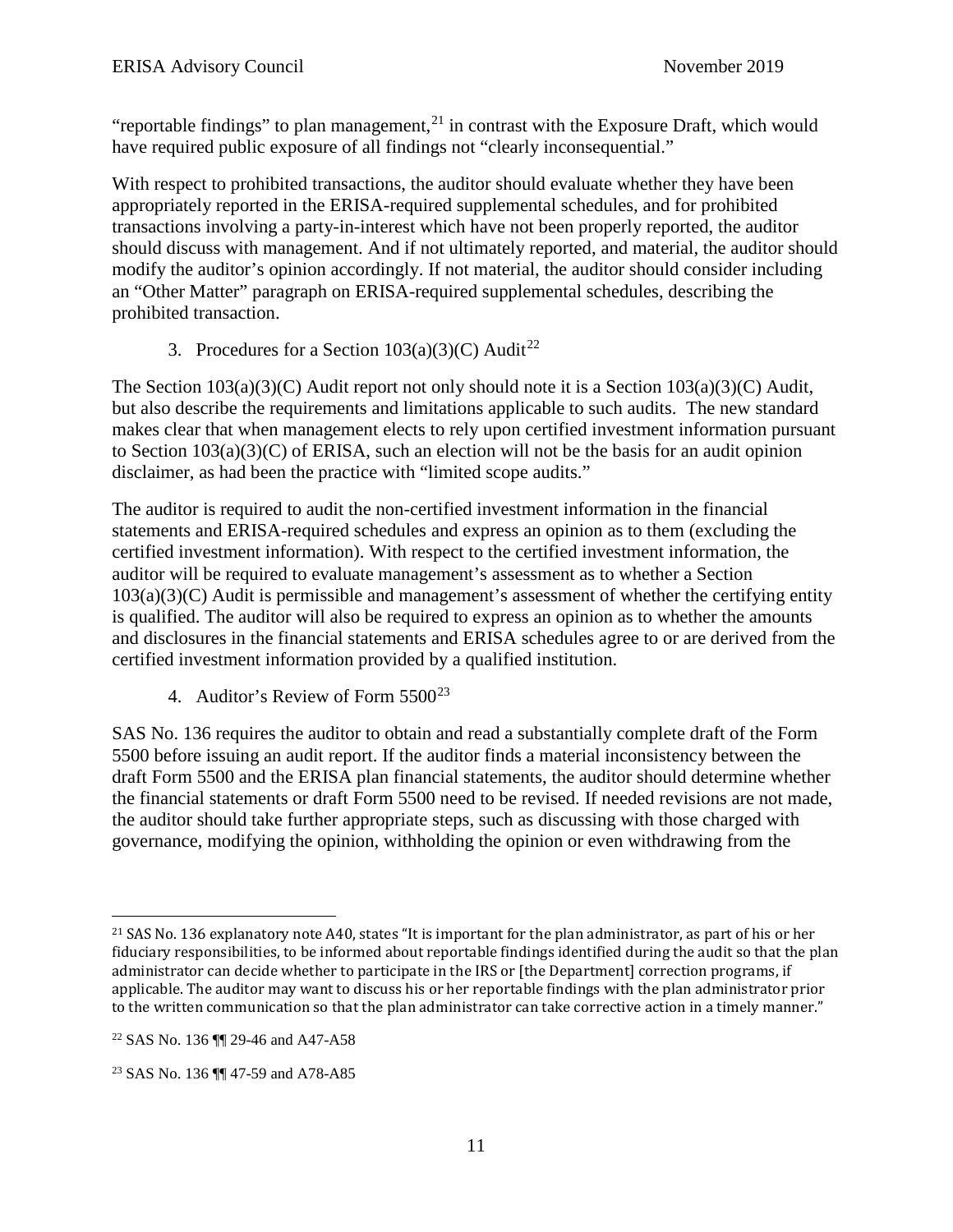engagement. Those additional steps are spelled out in detail in SAS No. 136 and depend on whether the revisions relate to the financial statements<sup>24</sup> or the draft Form 5500.<sup>[25](#page-15-2)</sup>

5. Auditor's Report<sup>[26](#page-15-3)</sup>

The final standards require the auditor's report to include a section on "Responsibilities of Management for the Financial Statements" including the description set forth above as well as a section on "Auditor's Responsibilities for the Audit of the Financial Statements." For a Section 103(a)(3)(C) Audit, the auditor's report should also state that the audit did not extend to the certified investment information, except for obtaining and reading the certification, comparing the certified investment information with the related information presented and disclosed in the financial statements, and reading the disclosures relating to the certified investment information to assess whether they are in accordance with the presentation and disclosure requirements of the applicable financial reporting framework. The audit report should also state that the objective of a Section 103(a)(3)(C) Audit is not to express an opinion about whether the financial statements as a whole are presented fairly in all material respects, in accordance with the applicable financial reporting framework.

6. ERISA-Required Supplemental Schedules<sup>[27](#page-15-4)</sup>

The auditor is required to report whether the ERISA-required supplemental schedules to the Form 5500 are fairly stated, in all material respects, in relation to the financial statements as a whole and state that the schedules: contain information required by the Department's rules and regulations for reporting and disclosure; such information is the responsibility of management and was derived from and relates directly to the underlying records used to prepare the financial statements; that the information has been subjected to the auditing and other procedures; and that the auditor, in forming an opinion, evaluated whether the schedules are presented in conformity with the Department's rules and regulations for reporting and disclosure.

If the auditor concludes that information in the ERISA-required schedules is materially inconsistent with, or materially misstated in relation to the financial statements, the auditor should seek revisions and/or the auditor's opinion should be modified accordingly.

#### <span id="page-15-0"></span>**E. Department's Efforts in Providing Guidance and Promoting Compliance**

In order to aid plan administrators in complying with the relevant ERISA reporting and compliance requirements, the Department has established a specific section on its website. (See: [www.dol.gov](http://www.dol.gov/) and go to the EBSA tab, as follows: EBSA > Employers and Advisers > Plan Administration and Compliance > Fiduciary Responsibilities > Fiduciary Education Campaign - Getting It Right - Know Your Fiduciary Responsibilities.) Included is the publication *Selecting an Auditor for Your Employee Benefit Plan* that was last issued in September 2018. In addition

<span id="page-15-1"></span> $\overline{a}$  $24$  SAS No. 136 | 51

<span id="page-15-2"></span><sup>25</sup> SAS No. 136 ¶ 53

<span id="page-15-3"></span><sup>26</sup> SAS No. 136 ¶¶ 60-76, 98-126, A86-121 and A137

<span id="page-15-4"></span><sup>27</sup> SAS No. 136 ¶¶ 120-121, 127-135 and A146-A152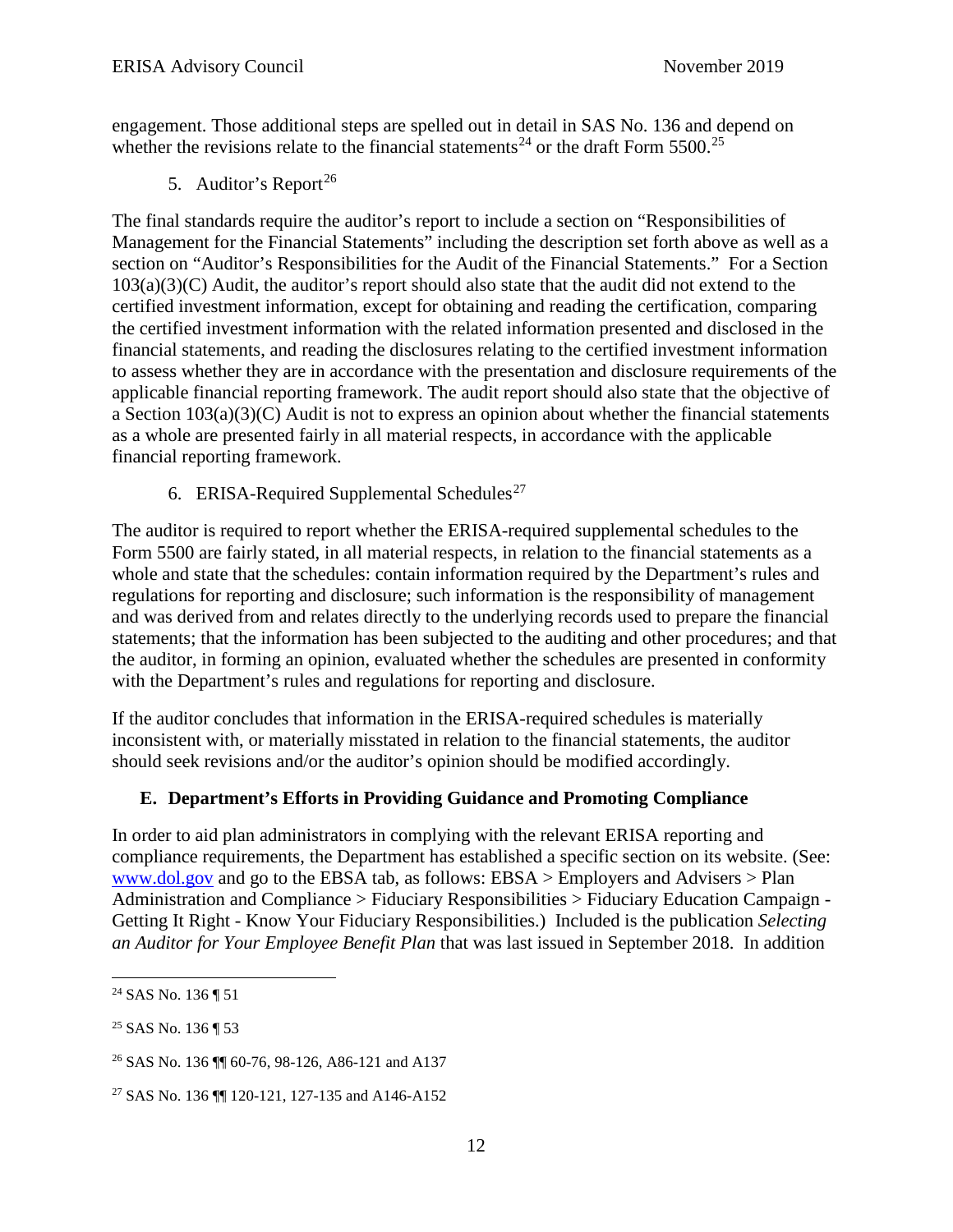to this and other helpful publications, the website includes sections for related seminars (previously held in over 50 locations throughout the United States) and webinars, tools (such as "The ERISA Fiduciary Advisor and the 401(k) Plan Fee Disclosure Form"), and references to the Department's employee benefit plan-focused correction programs.

Following the release of the 2015 Study, OCA issued a notice entitled "*Tips for Selecting and Monitoring a Plan Auditor*." This notice was sent electronically to sponsors of plans that are subject to the ERISA financial statement audit requirement as a part of the Department's ongoing outreach efforts with respect to audit quality. The notice also referenced the Department's publication, discussed above.

The notice encouraged, but did not require, plan administrators to consider the following factors in selecting an auditor:

- The number of employee benefit plans the CPA audits each year, including the types of plans;
- The extent of specific annual training the CPA receives in auditing plans;
- The status of the CPA's license with the applicable state board of accountancy;
- Whether the CPA has been cited for deficiencies in prior Department studies, or has been referred to a state board of accountancy or the AICPA for investigation; and
- Whether the CPA's employee benefit plan financial statement audit work has recently been peer reviewed by another CPA and, if so, whether the review resulted in negative findings.

Although the notice did not direct the plan administrator to take any action, the Council understands that many administrators forwarded the notice to their auditor requesting a response.

#### <span id="page-16-0"></span>**F. Available Non-Governmental Educational Resources**

The Council heard from several witnesses regarding audit-related educational materials that are available to plan sponsors and others involved with the plan. James Haubrock, AICPA EBPAQC Executive Committee Chair, provided a number of educational materials published by the EBPAQC, summarized in Appendix B, that range from the hiring of a quality auditor, through understanding the financial statement audit process and the underlying financial statements. These materials can be located online and through the following: [https://www.aicpa.org/.](https://www.aicpa.org/)

Dennis Mahoney, Director of the Certified Employee Benefit Specialist Program ("CEBS"), a professional education course of study co-sponsored by the Wharton School of the University of Pennsylvania and the International Foundation of Employee Benefit Plans ("IFEBP"), described to the Council the CEBS course topics specifically addressing the financial statement audit of an employee benefit plan. Mr. Mahoney described one of the Strategic Benefits Management modules titled "Overseeing and managing plan audits." He explained that the learning objectives of this required module are to explain modern accounting concepts and the relevant regulatory framework, and to enable students to be able to describe the major types of information that must be included in the annual financial statements. In addition, the course is designed to help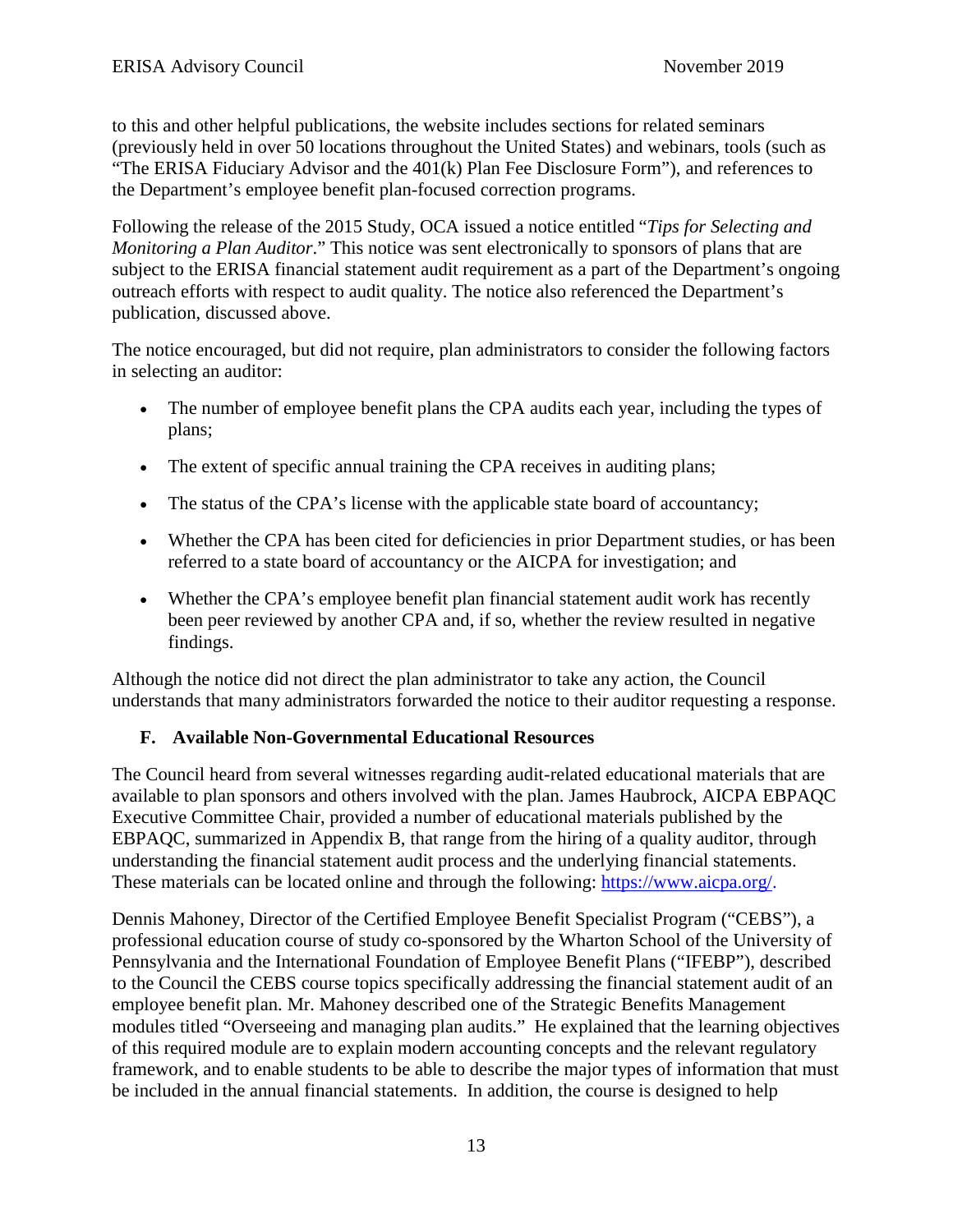students understand the importance of high-quality financial statement auditing, as well as to describe the compliance-related communications that auditors must obtain and must issue related to various topics, including internal control matters, and to summarize the conditions that are conducive to fraud.

Will Hansen and Nevin Adams for the American Retirement Association ("ARA") described for the Council a newly created certification program sponsored by the Plan Sponsor Council of America. The Certified Plan Sponsor Professional ("CPSP") educational credential is designed to provide "practical, retirement plan administration focused training" for plan sponsors on topics such as choosing, building, and running a plan, understanding investment concepts, and fiduciary obligations for plan sponsors, as well as "Plan Audits and Compliance," a course that focuses plan sponsors on the financial statement audit process.

# <span id="page-17-0"></span>**G. Analysis of Impact of Enhanced Focus on Financial Statement Audits**

The Department raised concerns that plan administrators over-emphasized cost in procuring a plan's annual financial statement audit and, in effect, commoditized the process. The Department also believed that plan administrators were not sufficiently availing themselves of the benefits of a robust financial statement audit engagement. The Council gained a better understanding of the Department's concerns from the testimony of Ian Dingwall, retired head of the OCA. The Council also solicited testimony from various professionals, ranging from industry group representatives, attorneys, and consultants who specialize in the employee benefits area, gauging their reaction to the Department's concerns regarding the employee benefit plan financial statement audit process.

Stephen L. Dobrow, testifying on behalf of the National Association of Plan Advisors, shared the Department's concern that the audit requirement is more of a distraction than a benefit for many plan administrators. Mr. Dobrow testified that plan administrators are too busy trying to run their businesses to pay attention to employee benefit plan financial statement audits, but they do understand the risk of receiving an inadequate audit. Mr. Dobrow stated that despite this risk, plan administrators are not incentivized to embrace a proactive audit process. Mr. Dobrow shares the Department's concern that price is the sole determinant in the selection of an employee benefit plan financial statement auditor.

Mr. Hansen, for the ARA, disagreed with Mr. Dobrow not only with respect to the view that plan administrators hired auditors based solely on price, but that they even prioritize price. Moreover, Mr. Hansen doubted that price correlated with financial statement audit quality. Mr. Hansen testified that cost should play a role in the selection of an auditor, just as the auditor's qualifications should. To act in the best interests of participants, a plan administrator should include price in the factors to be considered as a part of the Request for Proposal ("RFP") process to procure the best quality financial statement auditor. Mr. Hansen testified that he had never seen a single study that supports the Department's concerns regarding the financial audit process.

Mr. Adams shared some statistics from informal, nonscientific polling from constituents in the National Association of Plan Advisors ("NAPA") and the Plan Sponsor Council of America ("PSCA"), whom he represents. From a sample size of 110 plan advisors, 57 percent responded that they thought plan administrators chose their benefit plan auditors on price and cost. The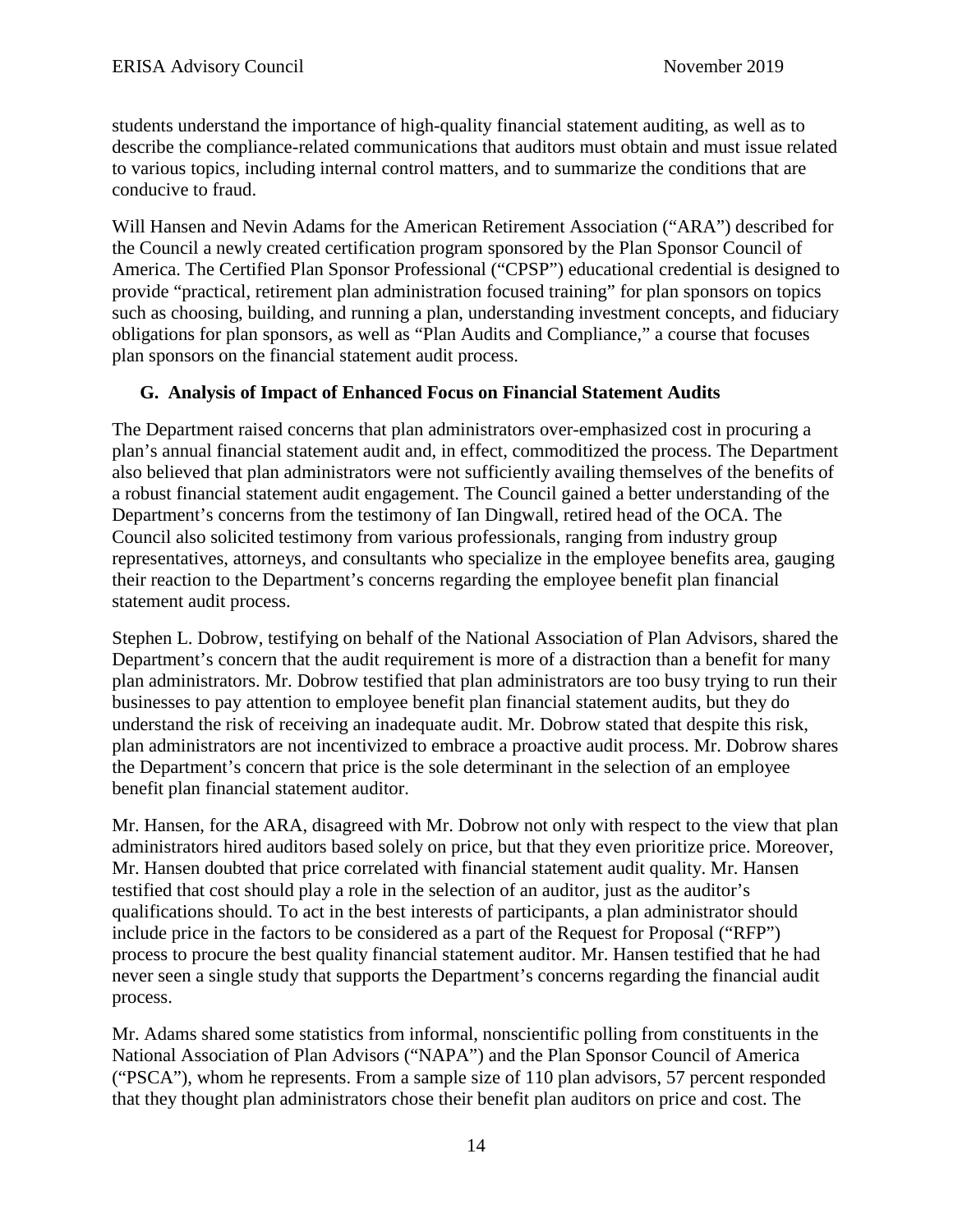PSCA asked the same question of administrators of both large and small plans, and, of 92 responses, only 17 percent of the administrators indicated that price/cost was the primary consideration when selecting an auditor. When isolating the responses to the smallest plans, price/cost was the primary consideration 31.3 percent of the time.

The Council also heard testimony indicating that even where price and cost was a primary consideration for selection of a financial statement auditor, price and cost are not determinative of audit deficiencies. As Mr. Haubrock observed regarding OCA's audit quality findings, "... there is no correlation to fees whatsoever. In fact, if anything, I think … fees weren't necessarily the driver of quality." Rather Mr. Haubrock stated that "it was more the number of plan audits that [the auditors] did that drove quality over the pricing."

Mr. Haubrock testified that, in recent years, the AICPA has increased its oversight of employee benefit plan audits through internal examinations, enhanced peer review processes, and internal monitoring of employee benefit plan auditors. And Mr. Haubrock noted that the number of employee benefit plan auditors has decreased from over 7,500 down to 5,000, and, significantly, that the approximately 2,500 auditor members of EBPAQC perform 85 percent of the total number of audits. Mr. Haubrock told the Council that many auditors have stopped performing employee benefit plan audits because they have decided that the cost of compliance, the continuing professional education ("CPE") requirements, and the risk of performing a deficient audit outweigh the benefit of performing a few employee benefit plan audits per year. With increased standards under the new SAS No. 136, Mr. Haubrock predicted that most accounting firms would not increase their pricing of employee benefit plan financial statement audits, but that those firms currently charging lower fees probably would bring their prices up for financial statement audits.

Mr. Hansen of the ARA testified that he would hesitate to endorse additional efforts in this arena that add any additional burden for plan administrators, because: (1) more time should be allowed to assess the impact of SAS No. 136's effect before burdening administrators with additional tasks; (2) additional guidance is not needed; (3) the premise that plan sponsors are not availing themselves of the financial statement audit process is misplaced and unsupported and therefore adding complexity in the rules is unwarranted; (4) there are already existing resources for plan administrators regarding audit procedures that are available through the Department as well as the private sector; and (5) any additional requirements placed upon plan sponsors would further discourage small employers from sponsoring retirement plans.

Finally, Chantel Sheaks of the U.S. Chamber of Commerce observed that previous Advisory Councils have noted that part of the audit requirement was for participants to be able to understand the financial statements. Ms. Sheaks doubted that enhanced reporting requirements would improve the understanding of financial statements by either the administrator or the participants, but she feared that it would increase costs.

#### <span id="page-18-0"></span>**H. The Council's Observations**

1. The statute limits the purpose and use of a plan financial statement audit; it only assures the reader of the financial statements that there are no material misstatements in those statements and of the fairness of the financial statements in all material respects. Accordingly, the Council finds that, to the extent that the Department seeks to enhance the safety of plan assets and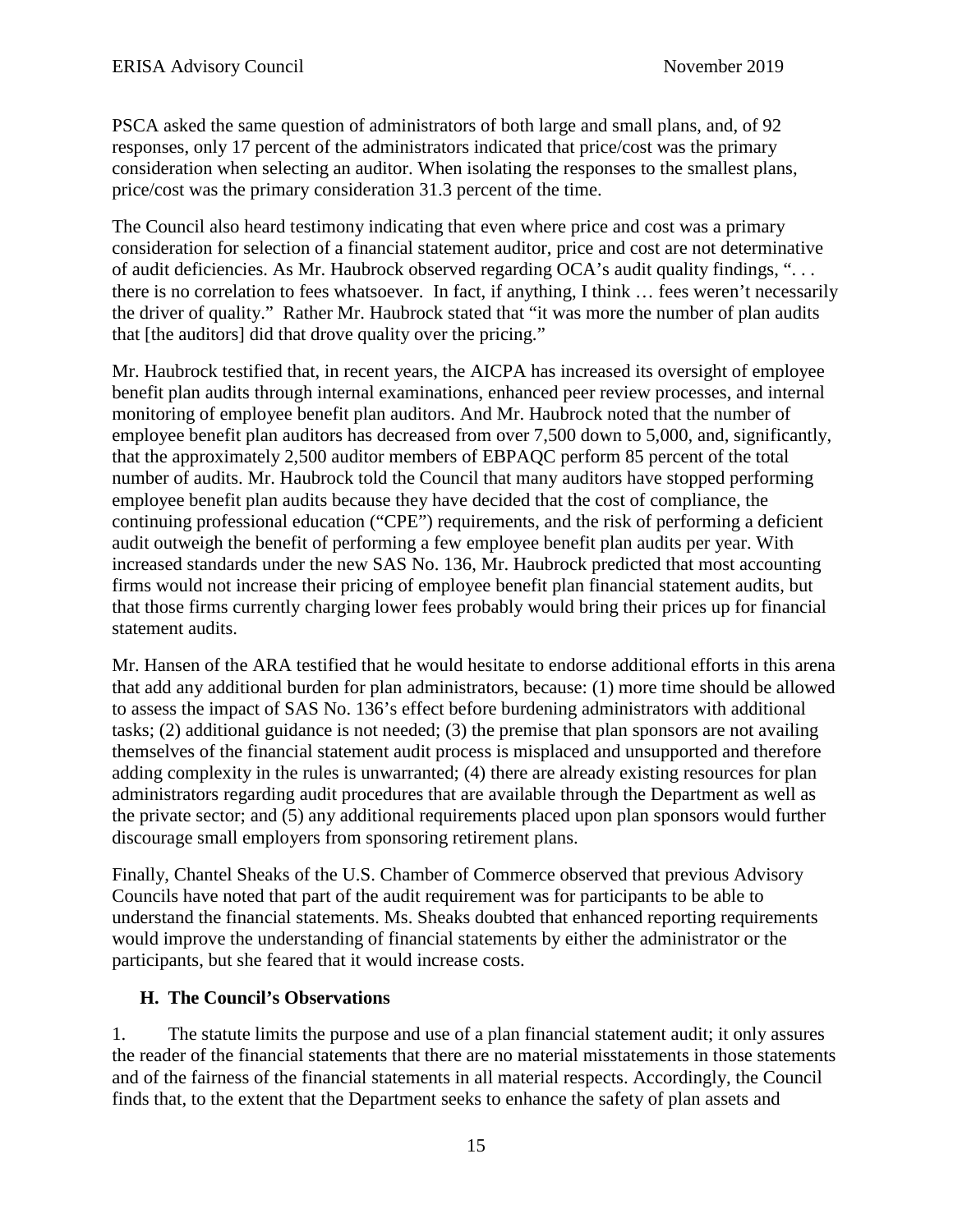improve the plan's compliance with the structural and fiduciary requirements of title I of ERISA, increasing the awareness of plan administrators of the tools afforded to them through the financial statement audit process could help, but the Department has not been provided with the authority to change the scope of the financial statement audit or the standards by which it is conducted.

Accordingly, the Council considered, but does not recommend, that the Department establish financial statement audit standards that are not required under GAAS. Further, given that the implementation of SAS No. 136 is just commencing, the Council did not find an additional review of the financial statement audit standards to be warranted at this time even if the Department had the authority to do so.

2. Most of the Department's observed deficiencies in financial statement audits, regardless of their importance, appear to be technical and procedural errors made by the auditor. This observation was underscored by the results of the 2015 OCA Study, which demonstrated that audit quality correlated closely with the experience of the auditor. Firms performing only one or two plan audits per year had a 76 percent deficiency rate, while firms performing at least 100 audits per year had a deficiency rate of 12 percent. The correlation suggests to the Council that there is little that is within the control of the plan administrator – other than educating them to select more experienced auditors – that could effect a reduction of financial statement audit deficiencies.

3. Improvement in audit quality will result in more accurate financial statements, but it is not clear whether improved audit quality would result in (i) greater compliance with design or operational rules found in Title I of ERISA or the tax qualification or exemption rules of the Code, or (ii) of greater protection from fraud and theft. Although Mr. Dingwall, Mr. Haubrock, Mr. Dobrow, and Jewell Lim Esposito of Fischer Broyles LLP told the Council that they believed greater involvement in the financial statement audit process would lead to improvement in both of these areas, the Council received no evidence of this effect. Tellingly, Serena Simons of The Segal Group explained to the Council that the process that her firm uses to conduct compliance audits asks few questions about, and certainly does not focus in any way on, the plan's financial statement audit process. This suggested to the Council not only that there may not be significant compliance gains made by focusing plan administrators more pointedly on the financial statement audit process itself, but also that the role of financial statement audits in overall plan compliance and safety issues, although relevant and necessary, could be overestimated by plan administrators, as the financial statement audit alone should not be relied upon to assure the safety of plan assets or the plan's operational compliance with its governing documents or with the requirements of ERISA and the Code.

The Council did learn through its review of SAS No. 136 that one area where financial statement audits performed under the new standards might improve the overall compliance of the plan's operations is with respect to the newly stated standard that, except in rare circumstances, the auditor should test a plan's operational compliance to the extent that those plan operations pose a material risk of misstatement in the financial statements. This improvement would not be dependent, however, on the plan administrator's greater involvement in the financial statement audit process.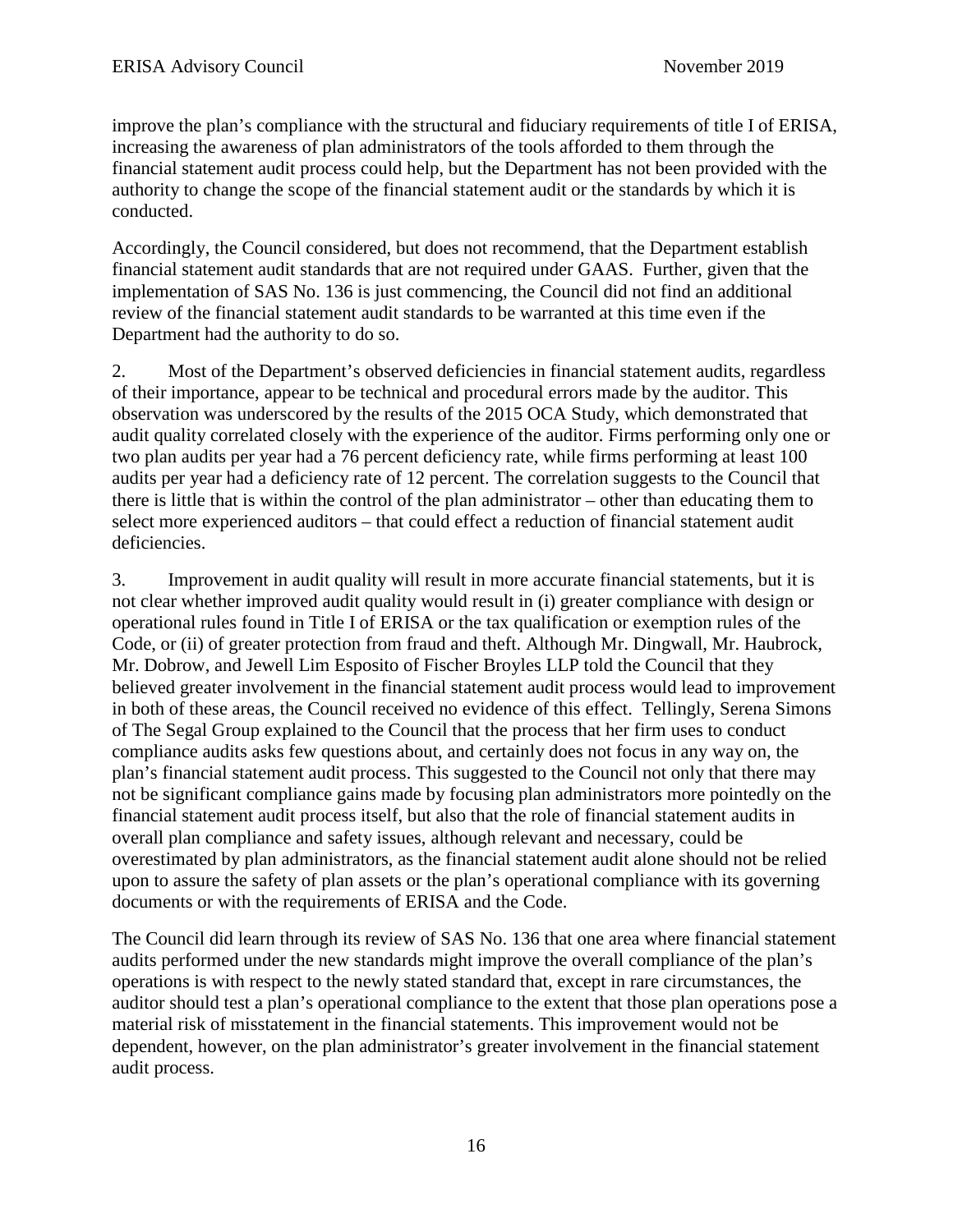4. Nonetheless, the Council finds that more and better education of plan administrators in the financial statement audit process would be desirable. The Council heard testimony that administrators do not understand the value of accurate financial statement audits. Ms. Esposito, Mr. Dobrow, and Mr. Haubrock shared Mr. Dingwall's view that the level of understanding of the financial statement audit process is low among a large number of plan administrators. Each of these witnesses encouraged additional educational outreach by the Department to plan administrators.

Further, there is evidence that plan administrators would welcome the additional educational outreach. Mr. Adams presented informal survey results that indicated that a large majority of plan administrators would find enhanced communications and greater outreach by the Department to the plan administrator community helpful.

The Council finds that in order to shrink the "expectations gap," a key aspect of the education that needs to be disseminated to plan administrators by the Department regards the limited scope and purpose of a financial statement audit. For example, administrators need to know that even though a financial statement audit might help a plan administrator detect some cases of fraud or theft, the audit is not expressly designed to do so. Similarly, administrators need to know that even though a financial statement audit might help a plan administrator detect design or operational compliance errors, the financial statement audit is not expressly designed to do so.

Ms. Esposito testified that plan administrators often assume that a clean financial statement audit means there are no compliance issues with the plan, and many are shocked to later experience compliance issues that went undetected in the financial statement audit process, which she calls "ERISA bombs." Ms. Esposito explained that plan administrators often need to be reminded that, while some compliance testing is a necessary part of the financial statement audit process, the financial statement audit process is no substitute for rigorous internal financial procedures and controls or certainly for an overall internal ERISA compliance review.

The contrast between a financial statement audit and a compliance audit – and the frequency as to which plan administrators do not make the distinction – was made evident by Ms. Esposito's testimony and the testimony the Council heard about the robust market for compliance review services offered by various types of plan providers, including accountants (outside the financial statement audit process), lawyers, consultants, and various other plan providers. Ms. Simons described her firm's compliance review process, which involves a checklist of approximately 75 specific compliance items and may take from 100 to 150 hours to complete. As noted above, questions about the annual financial statement audit comprise only a minor segment of the review. Ms. Simons testified that the characteristics of a successful compliance review process include having sufficient time to complete the review, voluntary participation by the administrator, a focus on internal correction, and an interactive interview process. The Council observed that these characteristics appear to be the converse of the characteristics of the financial statement audit process, which is performed on an involuntary basis, must be finalized during the window between the end of the fiscal year and the Form 5500 filing deadline, and must be publicly disclosed. Thus, the Council concluded that the plan administrators should be educated on the limits of the financial statement audit process.

Finally, the Council observed that the Department should review the models of robust education programs regarding the financial statement audit process that exist in the employee benefit plan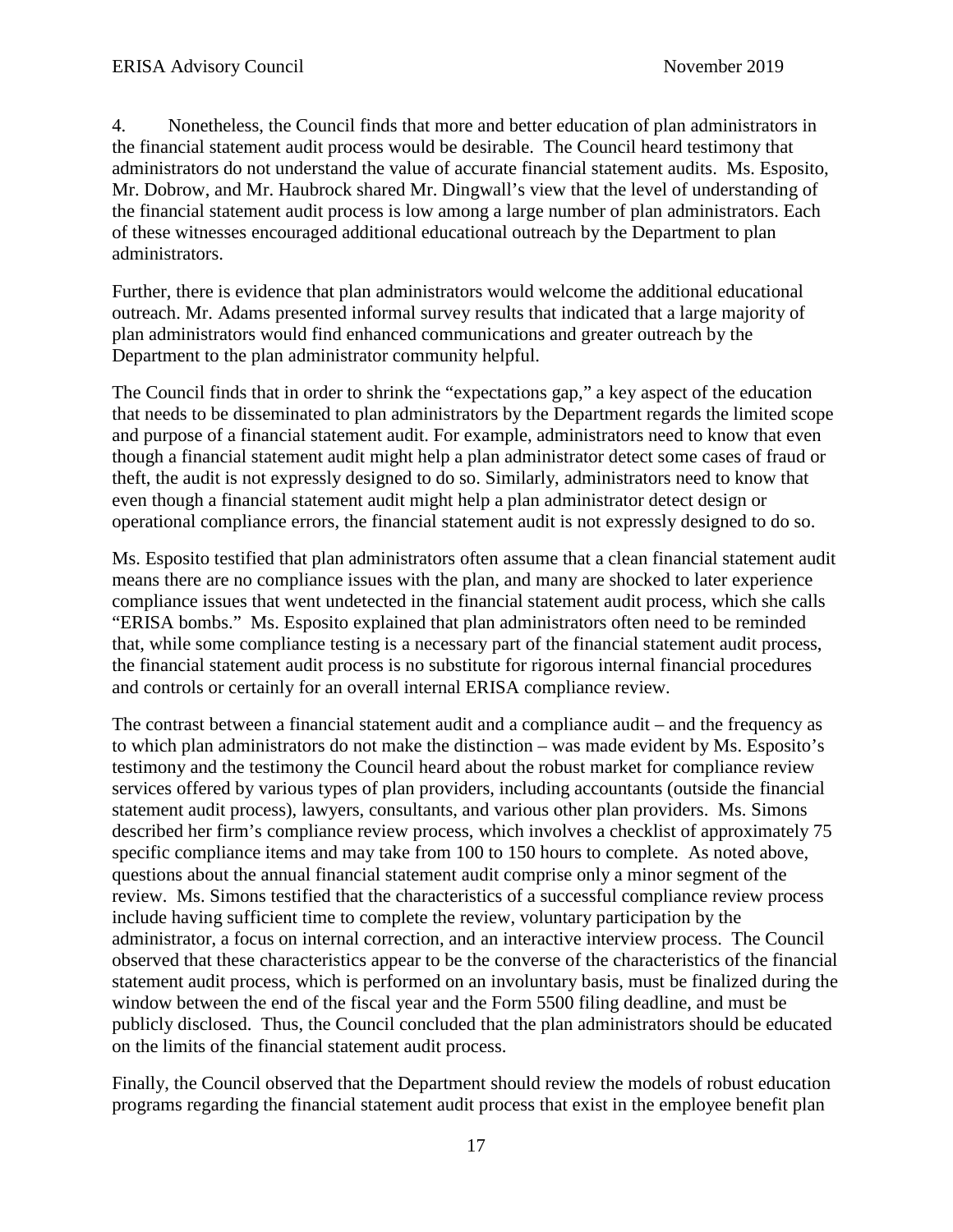professional community. Two industry groups have responded to the educational needs of the employee benefits community by adding an audit component to their certification programs: The IFEBP includes a module in its CEBS strategic benefits management course that focuses on overseeing/managing plan audits; and PSCA introduced a new plan administrator education credential, the CPSP, with one if its nine key areas of focus being plan audits and compliance. These courses could inform any new sub-regulatory guidance that the Department issues regarding the financial statement audit process.

5. Development of additional requirements or incentives are either not justified or would be ineffective, or both. Other than the testimony of Mr. Dingwall and Mr. Dobrow, the witnesses that testified before the Council did not support additional guidance that would be viewed as new requirements by the plan administrators. For example, these witnesses opposed guidance being issued in field assistance bulletins or included in Form 5500 instructions, arguing that the current process of selecting auditors was sufficient, that the deficiencies found in the Department reviews over the last decade resulted from audit errors rather than plan administrator actions, and that changes to guidance would result in an increased burden on plan administrators.

Notwithstanding the negative view of many witnesses, the Council did consider whether plan administrators could be incentivized to take a more proactive role in the financial statement audit process. In this regard the Council contemplated whether a checklist added to a schedule to the Form 5500 – which in exchange for its voluntary completion by the plan administrator would result in the waiver of any civil penalties under Section 502(c)(2) of ERISA for an inadequate audit – could be a useful tool in promoting greater attention and care paid to the financial statement audit process. The concept was rejected by the Council, however, because the Department's regulations under Section 2560.502c-2(b)(3) already provides the plan administrator with a 45-day cure period for a rejected Form 5500 due to a deficient financial statement audit. The existing availability of a cure period would be inconsistent with the contemplated waiver.

6. SAS No. 136 should improve the quality of financial statement audits; coordinating the Department's education programs with the implementation of the new standard should produce a wider and more attentive audience. Although the new SAS No. 136 standards are not yet in effect, in the Council's view, it is predictable that the new standards will improve the financial statement audit process for auditors and plans and provide more transparency and assurance for participants and beneficiaries, especially with respect to Section 103(a)(3)(C) Audits.

It appears to the Council that auditors are likely to heed the specific provisions for employee benefit plan financial statement audits and recognize that employee benefit plan audits are complex and different from other financial statement audits, and that even for experienced employee benefit plan auditors the new procedures could lead to increased vigilance and plan provision compliance testing. Further, the Council is optimistic that the requirement in the new standards – that plan administrators be expressly reminded it is the responsibility of the administrator, and not that of the auditor, to maintain a current plan document and to administer the plan and to produce financial statements that fairly and accurately represent the plan's financial condition – will result in greater attention being paid not only to the financial statement audit process, but to overall compliance with ERISA and the Code by the plan administrator.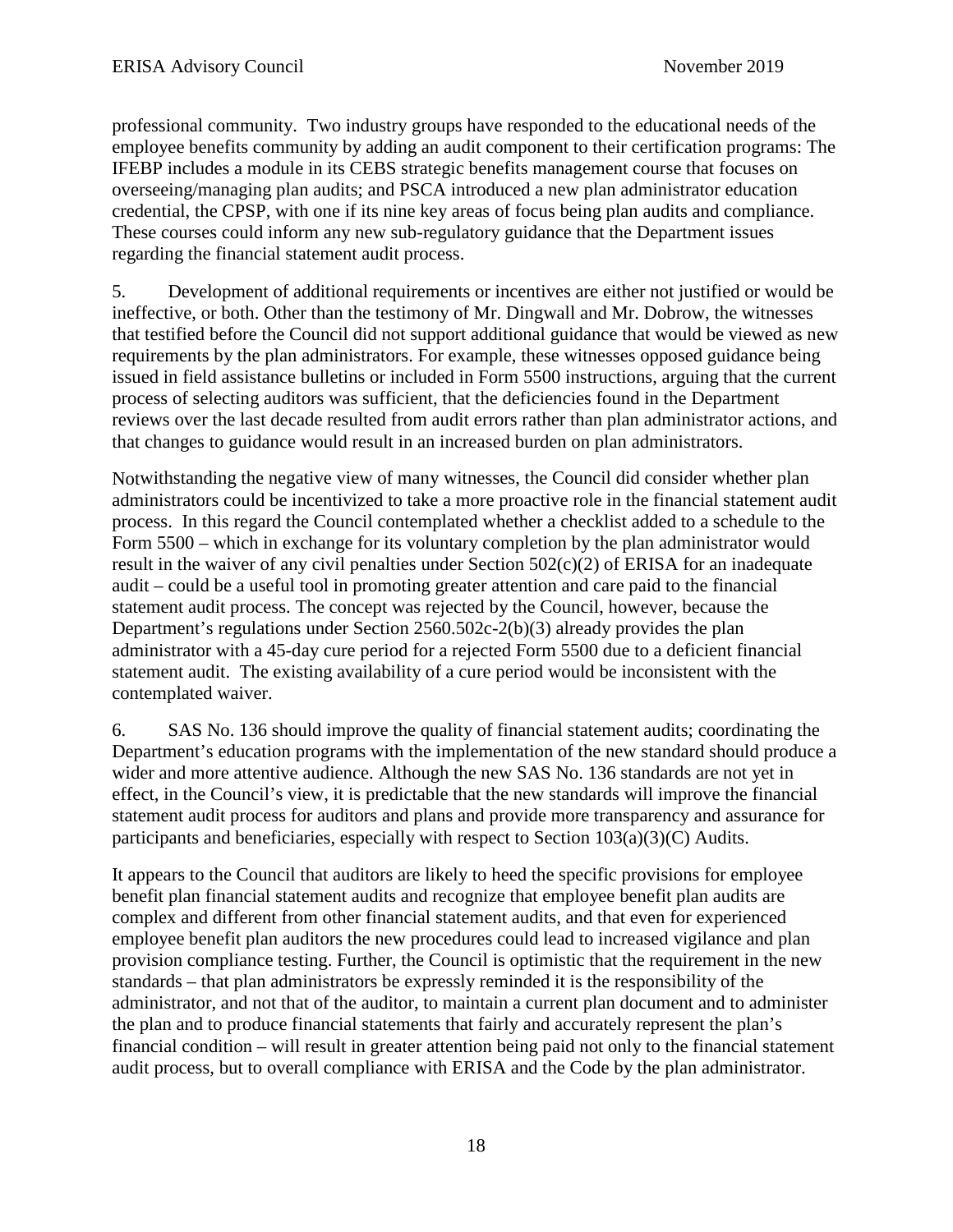Finally, the Council views the new procedures for a Section  $103(a)(3)(C)$  Audit – requiring auditors to inquire as to the certifications, to compare the reported information to the certified information, and to provide an opinion with respect to the non-certified investments and other amounts and disclosures in the financial statements and the Form 5500 supplemental schedules – as an important development in increasing the accuracy of the plan financial statements because the administrator would be responsible for gathering the certifications and certified financial information but would be assisted by inquiry by the auditor in that regard, and because the auditor would test and provide an opinion as to the non-certified information in the financial statements and Form 5500 and related schedules. Accordingly, it appears to the Council that all of these changes incorporated into SAS No. 136 should, over time, help to reduce audit error and improve the accuracy of the plan financial statements.

7. Targeting the related professional community would be an efficient method of spreading the education. Messrs. Hansen, Dobrow, and Adams testified that plan administrator education could best be achieved through outreach to the financial advisor community – specifically targeting advisors who specialize in employer-sponsored retirement plans.<sup>[28](#page-22-1)</sup> The Council's sense was that, for small and mid-sized plans, this approach could have a greater impact than trying to reach plan administrators directly. Their testimony was supported by recent survey data that indicate that plan administrators are increasingly reliant on advisors for fiduciary education and guidance,  $^{29}$  suggesting that advisors who specialize in employee benefit plans figure prominently in the fiduciary governance of those plans. Yet, the majority of employee benefit plan advisors appear to be largely unaware of the Department's concerns around financial statement audits. As a result, relatively few have been proactive in educating or guiding their plan sponsor clients on the fiduciary considerations associated with audits. Only 37 percent of the 110 plan advisor respondents in an informal August 2019 NAPA survey had been directly involved in any aspect of a financial statement audit in the past two years and, at least in some cases, only from the perspective of helping round up information. When asked if they knew that the Department had a guide titled "Selecting an Auditor for Your Employee Benefit Plan," a clear plurality (48 percent) did not, and another 15 percent said they did "remember a publication, though not that specific one."

#### <span id="page-22-0"></span>III. **BASIS FOR RECOMMENDATION**

Based on the observations described above, the Council recommends that the Department update and enhance the subregulatory guidance and educational tools made available to administrators who are charged with procuring an annual financial statement audit on behalf of the plan. The recommendation has five specific elements each of which, in the view of the Council, should increase the plan administrator's understanding of the value of the financial statement audit and

<span id="page-22-1"></span>l <sup>28</sup> Hansen, Dobrow, and Adams testimony. Mr. Adams also noted that roughly 4,000 advisors are retirement plan specialists that hold the NAPA certified plan fiduciary advisor ("CPFA") credential.

<span id="page-22-2"></span><sup>29</sup>Harris Insights and Analytics, *2019 Plan Sponsor Attitudes Study*. Respondents included 1,252 plan sponsors. All plans in the survey had at least 25 participants and at least \$3 million in assets; The Callan Institute, *2019 Defined Contribution Trends*. Respondents included 106 plan sponsors. More than 90% of plans in the survey had over \$100 million in assets; 62.2% had more than \$1 billion in assets; Plan Sponsor of America (PSCA), *61st Annual Survey of Profit Sharing and 401k Plans*. The survey was published in December 2018 and reflects the experience of 605 plans.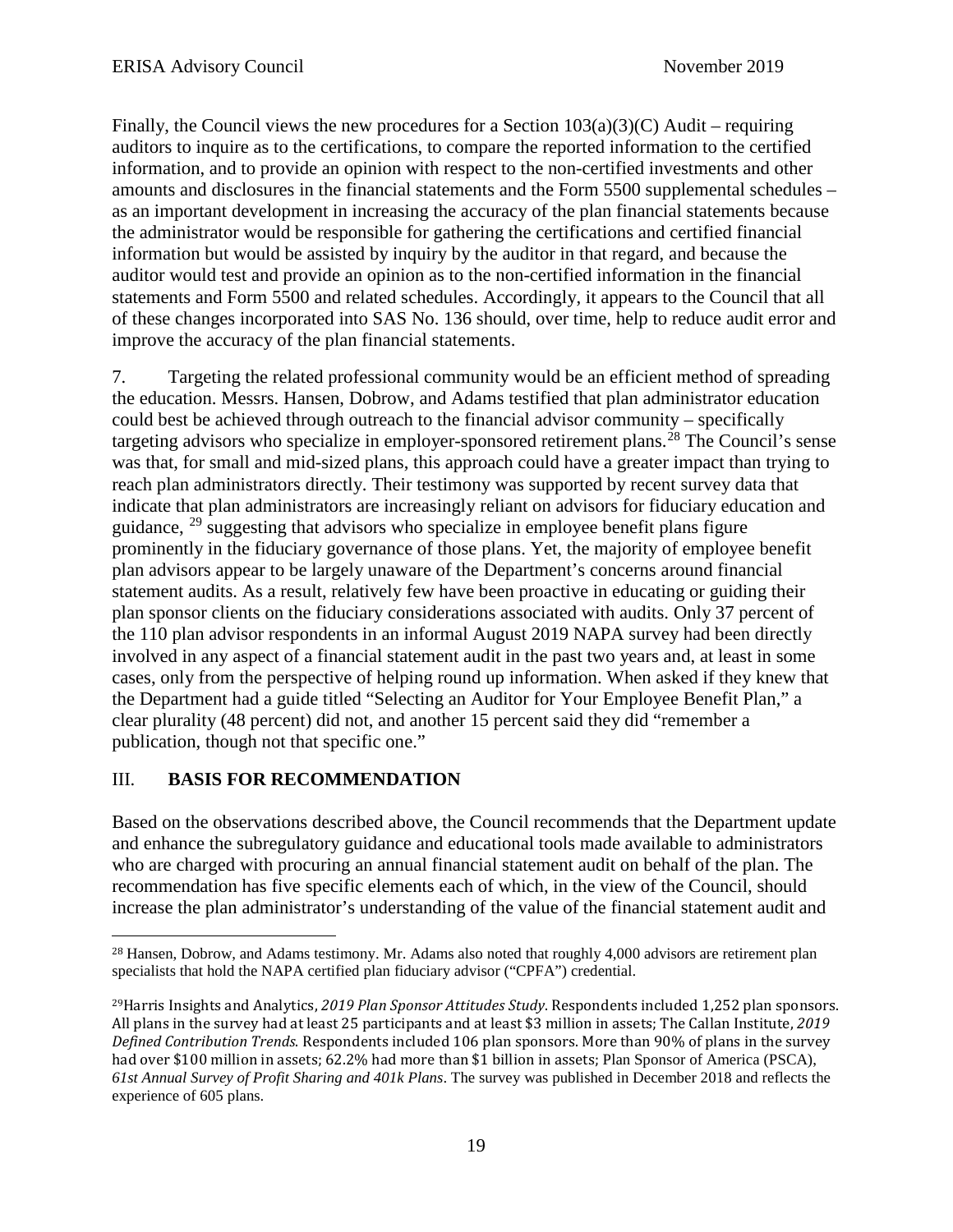the value of the plan administrator's proactive participation in the financial statement audit process. The five elements are as follows:

<span id="page-23-0"></span>A. **Send notices to plan administrators advising them of their responsibilities regarding selecting, retaining, and interacting with the independent auditor of the plan's financial statements, and of the tools available to assist them in these responsibilities**.

The Council recommends that the Department repeat its 2015 initiative by sending a notice from the Department to each plan administrator identified as likely to be subject to a required financial statement audit for the upcoming plan year informing the administrator of (a) its obligations under Section 103 of ERISA (and the civil penalties under Section 502(c)(2) of ERISA that could be triggered by noncompliance), (b) the new SAS No. 136, (c) the Department's educational materials available on the Department's website, and (d) the availability of other educational materials from professional associations such as AICPA, PSCA, and CEBS. Anecdotal evidence suggests that the previous initiative at least increased the awareness by plan administrators of the financial statement audit process. Given the attention that the new SAS No. 136 is likely to generate, a renewed letter from the Department should draw even greater attention and appropriate responses from the plan administrators than it did in 2015. Direct outreach such as this notice will tie together each of the other elements of the Council's recommendation. Accordingly, the Council encourages the Department to obtain the necessary budgetary resources to fund the production and distribution of this notice to the broad population of relevant plan administrators.

<span id="page-23-1"></span>**B. Publish a revised brochure regarding the selection, retention and interaction with an independent auditor of the plan's financial statements, including a best practice checklist. The Council has drafted a sample checklist, which is included in Appendix A to this report.**

The Council recommends that the Department reissue an updated and expanded version of its existing brochure now titled "*Selecting an Auditor for Your Employee Benefit Plan*" to more explicitly cover plan administrator responsibilities beyond merely the selection of the financial statement auditor but to cover the plan administrator's responsibilities with respect to retaining and communicating with the financial statement auditor as well. A revised brochure would be timely, given the attention that SAS No. 136 is likely to receive, and it would provide an opportunity for the Department to explain to the plan administrator the value that a financial statement audit provides and the limits on the reliance the administrator should place on the financial statement audit in terms of ensuring the safety of plan assets and the compliance of the plan with the requirements of ERISA and the Code. The Council further recommends that the revised brochure include a checklist of best practices for plan administrators to consult whenever they are engaging an auditor of the plan's financial statements. At Appendix A, the Council has attached a sample checklist for the Department's consideration. In the Council's view, a checklist is the most direct, accessible, and convenient way to facilitate the plan administrator's understanding of its roles and responsibilities in the financial statement audit process.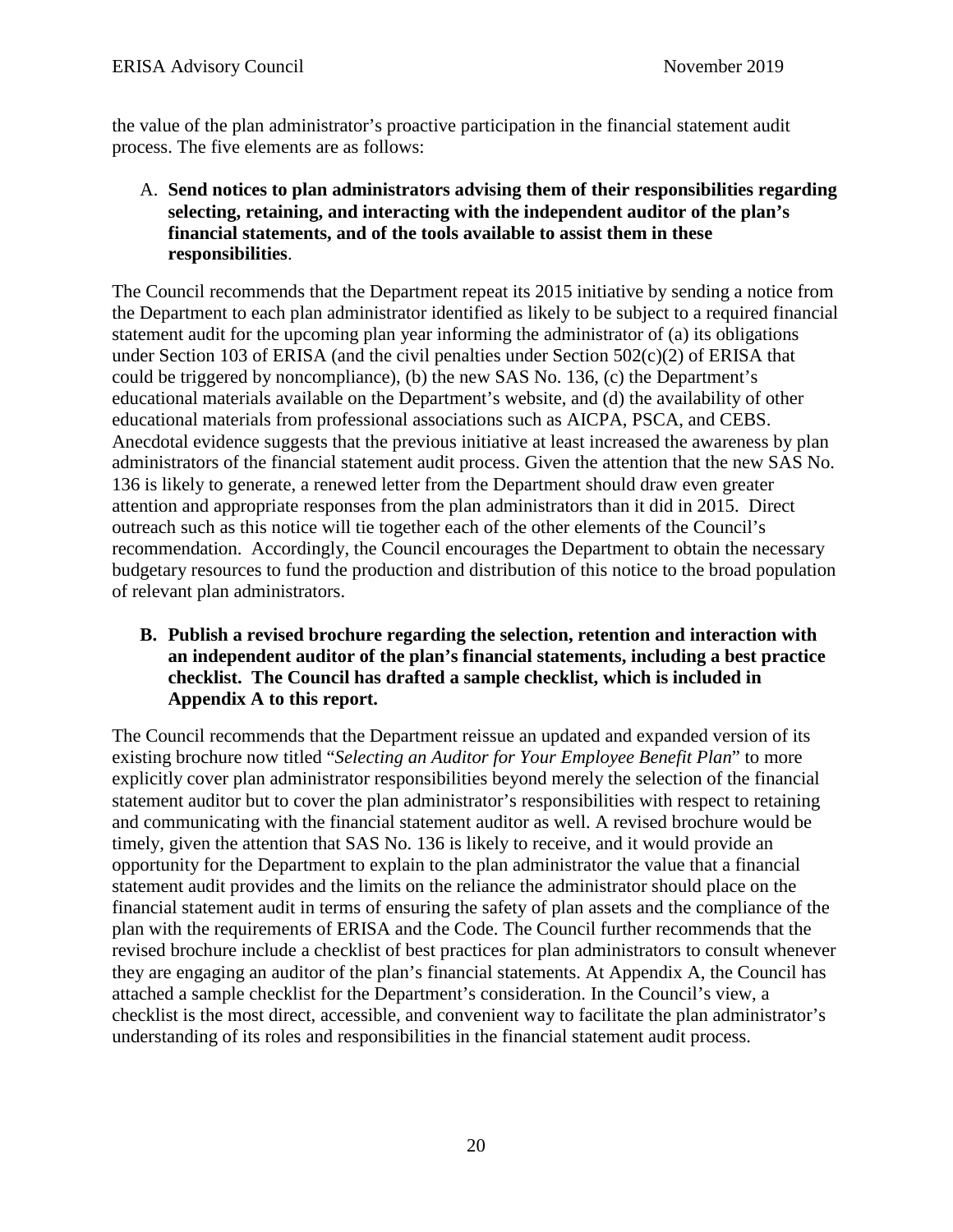#### <span id="page-24-0"></span>**C. Publish a list of the most common deficiencies found in plan audits.**

The Council recommends that the Department publish on its website a list of the most common deficiencies found in financial statement audits. The informal survey data provided to the Council indicates that plan administrators and their advisors strongly favor the publication of such a list. In the Council's view, plan administrators would use the most common deficiencies list as a tool by which to monitor the plan's financial statement auditor's performance; that is, the administrator will refer to the list in asking the auditor what reasonable steps the auditor has taken to avoid those deficiencies in the audit being performed on behalf the administrator's plan. The Council has reviewed the Department's previous studies, which appear to contain sufficient information from which such a list could be collated, categorized, and contextualized so that the list would be understandable by the plan administrator and informative to the plan auditor.

#### <span id="page-24-1"></span>**D. Make more information available to plan administrators and their advisors regarding independent auditors who perform financial statement audits for employee benefit plans,** *e.g.***, add features to EFAST2 to allow for searches of filings by auditor.**

Because a key responsibility of the plan administrator with respect to the financial statement audit is the selection of a qualified auditor, having a tool that could help the plan administrator make this assessment would be valuable. For this reason, the Council recommends that the Department make available a searchable list of auditors which have performed financial statement audits. The obvious way of producing such a tool would be to add features to the EFAST2 system to permit searches of plan auditors. By making this data searchable, plan administrators could identify the auditor's previous experience performing employee benefit plan audits. Given the correlation between the deficiencies found by the Department and the relative inexperience of the auditors in a predominant number of such incidences, a plan administrator could be helped in evaluating a financial statement auditor just by being able to identify the volume of relevant work that the auditor had previously performed. Not surprisingly, the development of this tool was viewed favorably by the vast majority of plan administrators and their advisors who responded to the informal surveys provided to the Council.

#### <span id="page-24-2"></span>**E. Expand the Department's financial statement audit education programs to target plan advisory groups in the Department's outreach.**

The Council recommends that the Department specifically address its educational outreach programs on the plan administrator's role and responsibilities in the financial statement audit process to the professional plan advisor community. Based on the evidence received by the Council, it appears that (a) plan administrators rely to a great extent on their advisors to explain to them their responsibilities, and (b) the professional advisor community was insufficiently informed about the Department's concerns about the relative inattention that the Department perceived many administrators were paying with respect to the financial statement audit process. Targeting the plan advisor community as the audience for the Department's educational outreach regarding the plan administrator's role and responsibilities in the financial statement audit process should be the most efficient way to spread the Department's message.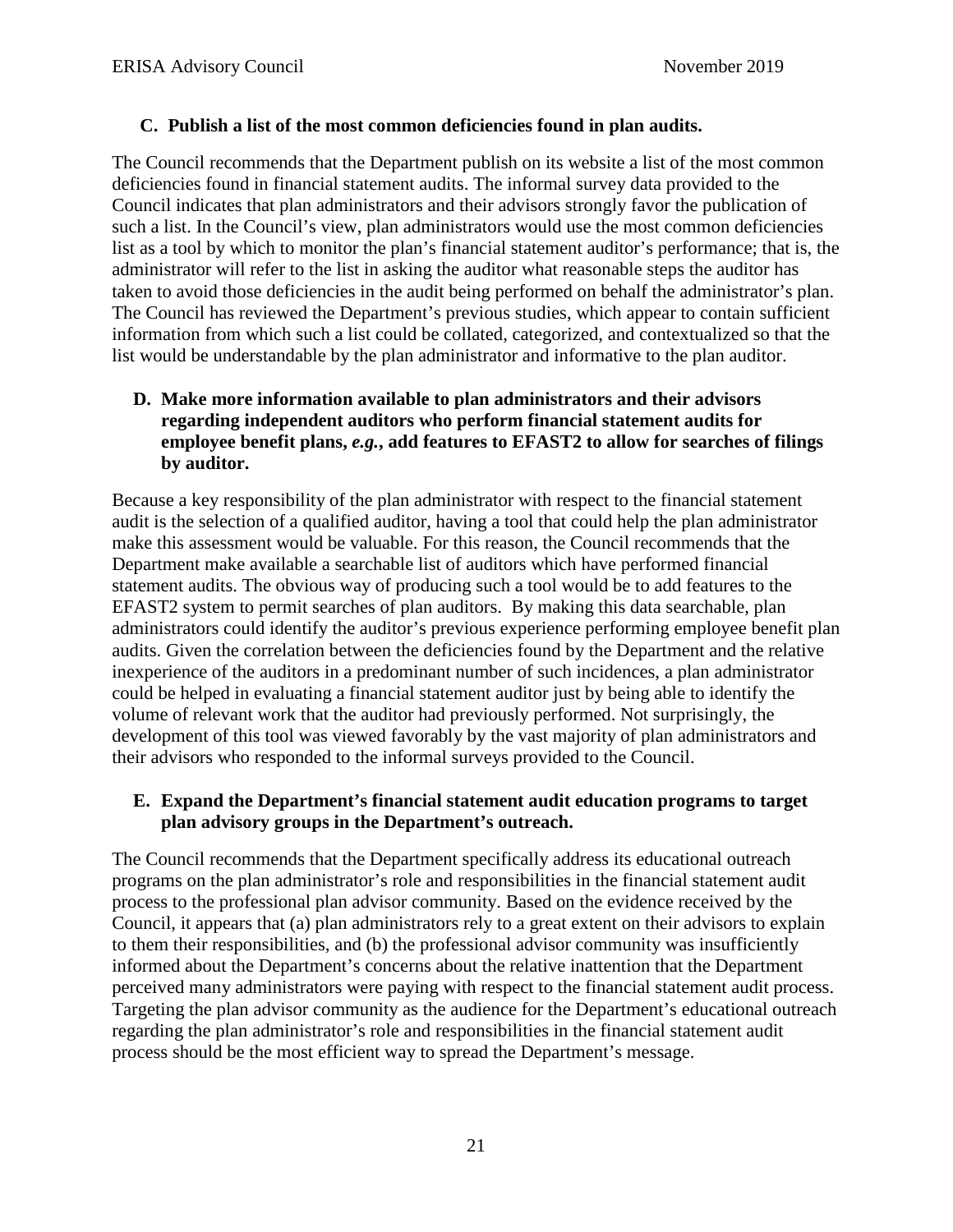#### <span id="page-25-0"></span>**IV. APPENDICES**

#### **A. Sample Plan Administrator's Checklist Regarding Financial Statement Audits**

<span id="page-25-1"></span>For certain plans, especially large, funded plans (see DOL Instructions for Form 5500, *Section 1: Who Must File* and *Section 4: What To File*), the plan sponsor is required to engage an independent qualified public accountant to perform an audit of the plan's financial statements.

The following checklist, while not exhaustive, is intended to highlight certain plan sponsor responsibilities as they relate to the plan's financial statement audit and a sample of resources that are available to educate and assist the plan sponsor.

- 1. Determine whether the plan requires a financial statement audit
	- See DOL Instructions for Form 5500, *Annual Return/Report of Employee Benefit Plan*, *Section 1: Who Must File*
- \_\_\_\_ 2. Consider an auditor's relevant experience before retaining an independent qualified public accountant – the plan auditor
	- See DOL publication *Selecting an Auditor for Your Employee Benefit Plan*
	- See also the AICPA EBPAQC Plan Advisory: *The importance of hiring a quality auditor to perform your employee benefit plan financial statement audit*
- 3. Determine whether a full scope audit or Section  $103(a)(3)(C)$  Audit (formerly "limited scope audit") is required
	- See DOL publication *Selecting an Auditor for Your Employee Benefit Plan*
	- See also the AICPA EBPAQC Plan Advisories: *Employee benefits plans financial statement audits;* and *Limited Scope Audits of employee benefit plans*

\_\_\_\_ 4. Review the auditor's letter of engagement (an engagement letter) carefully to make sure that you understand the stated responsibilities of the plan administrator and the auditor respectively (you may wish to engage counsel with expertise in employee benefits to assist you in this regard)

- See DOL publication *Selecting an Auditor for Your Employee Benefit Plan*
- Schedule a meeting with the auditor (and appropriate other plan service providers) to discuss the plan and to develop and communicate the audit process

5. Prepare and assemble the items that the auditor will require in order to perform a quality audit of the plan's financial statements, and note the deadlines for each item's production to the auditor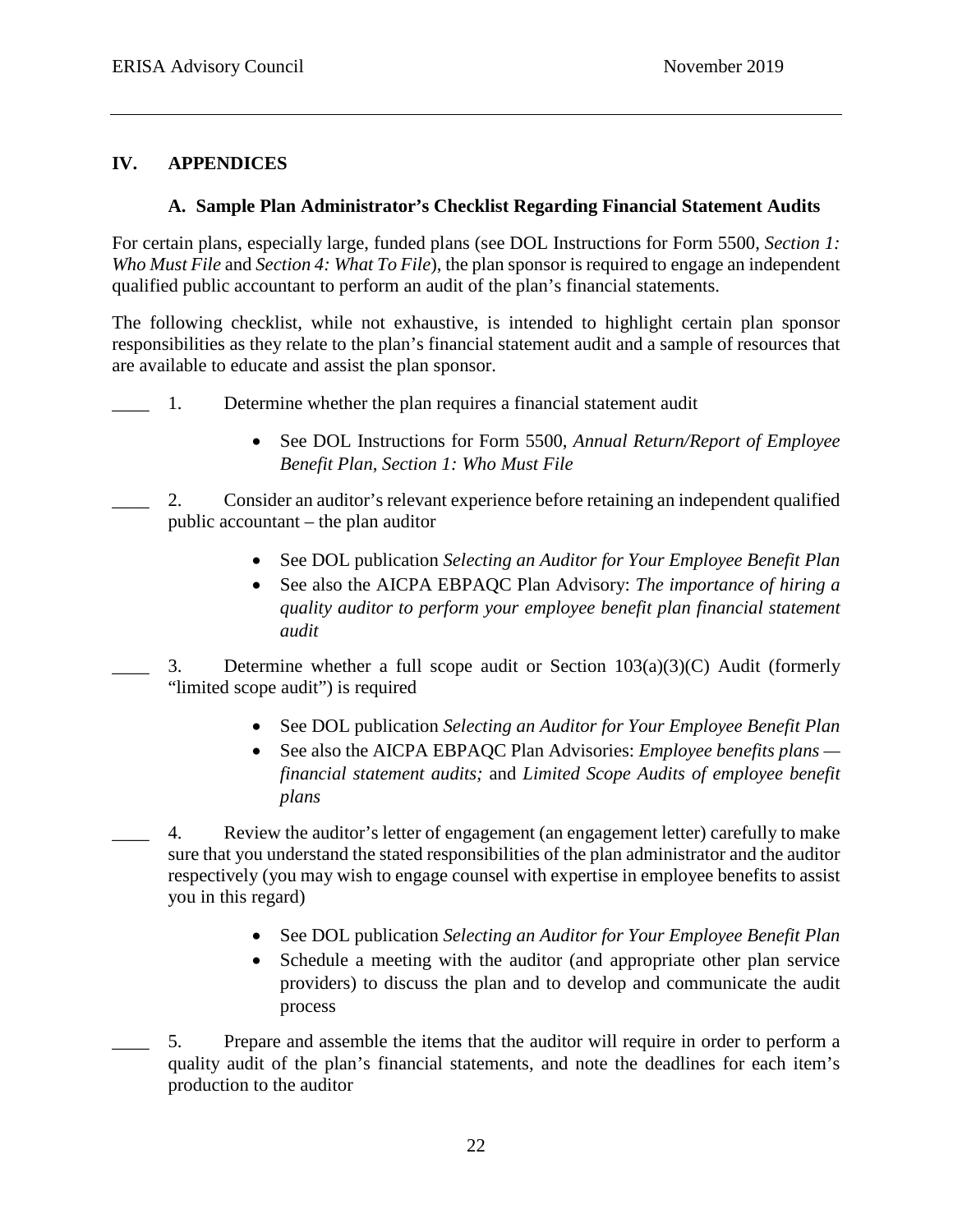- Determine the appropriate individual(s) and/or service providers to fulfill the requests and establish relevant timing
- See also the AICPA EBPAQC Plan Advisory: *Effective monitoring of outsourced plan recordkeeping and reporting functions*

\_\_\_\_ 6. Establish a schedule for regular communication with the auditor, and other service providers – as appropriate, in order to monitor the progress of the audit process and to address any potential recommendations, concerns or issues

\_\_\_\_ 7. Review and discuss the required communications from the auditor and respond, as necessary

- See DOL publication *Selecting an Auditor for Your Employee Benefit Plan*
- See also the AICPA EBPAQC Plan Advisory: *Understanding auditor communications*

\_\_\_\_ 8. Review and discuss the draft audited financial statements and the attached report of the auditor, the draft of Form 5500, including all required schedules and attachments, and compare to the audited financial statements